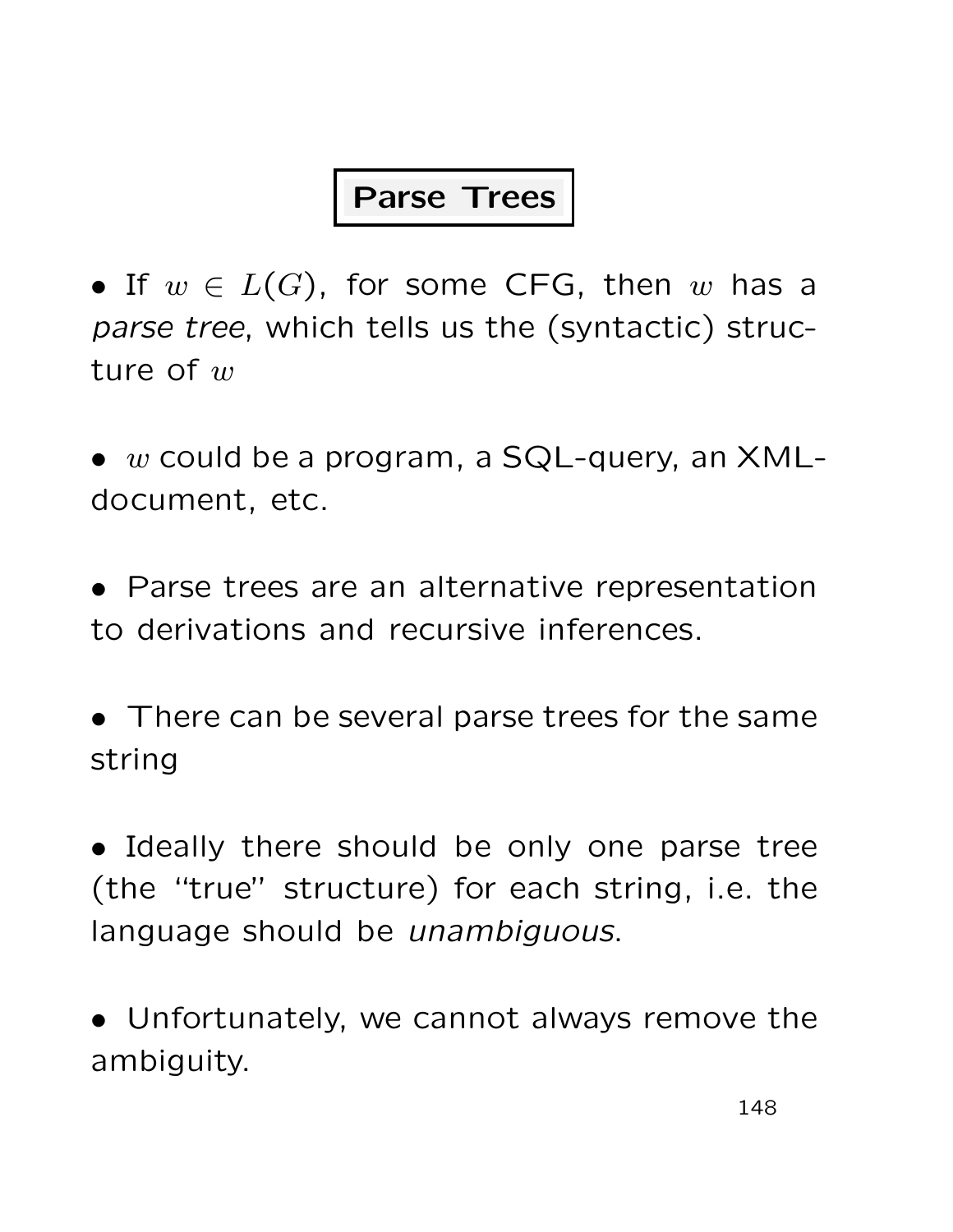## Constructing Parse Trees

Let  $G = (V, T, P, S)$  be a CFG. A tree is a parse tree for G if:

- 1. Each interior node is labelled by a variable in  $V$ .
- 2. Each leaf is labelled by a symbol in  $V \cup T \cup \{\epsilon\}.$ Any  $\epsilon$ -labelled leaf is the only child of its parent.
- 3. If an interior node is lablelled  $A$ , and its children (from left to right) labelled

$$
X_1, X_2, \ldots, X_k,
$$

then  $A \to X_1 X_2 \dots X_k \in P$ .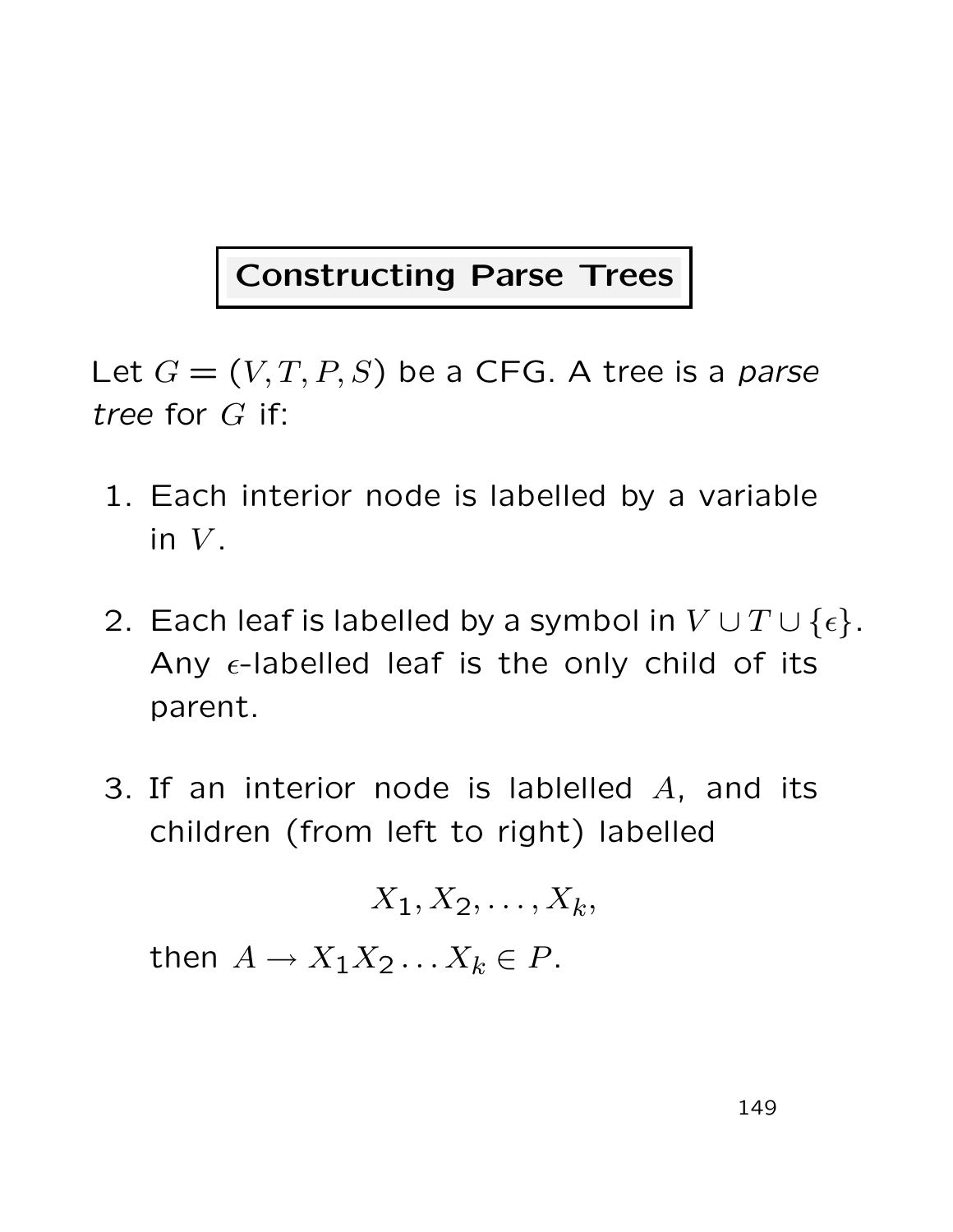Example: In the grammar

1. 
$$
E \rightarrow I
$$
\n2.  $E \rightarrow E + E$ \n3.  $E \rightarrow E * E$ \n4.  $E \rightarrow (E)$ \n $\vdots$ 

the following is a parse tree:



This parse tree shows the derivation  $E$  $\stackrel{*}{\Rightarrow} I + E$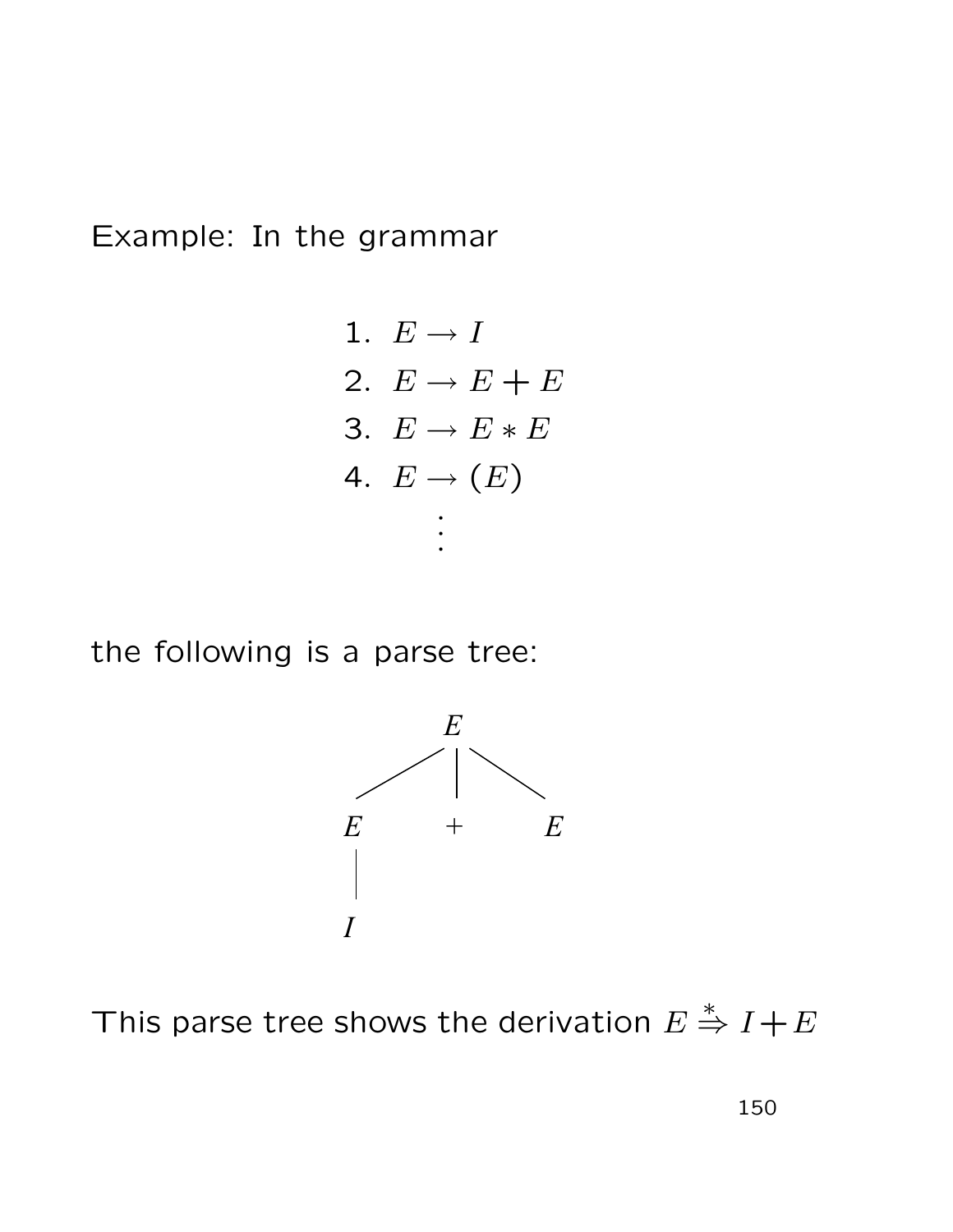Example: In the grammar

1. 
$$
P \rightarrow \epsilon
$$
  
\n2.  $P \rightarrow 0$   
\n3.  $P \rightarrow 1$   
\n4.  $P \rightarrow 0P0$   
\n5.  $P \rightarrow 1P1$ 

the following is a parse tree:



It shows the derivation of  $\overline{P}$  $\doteqdot$  0110.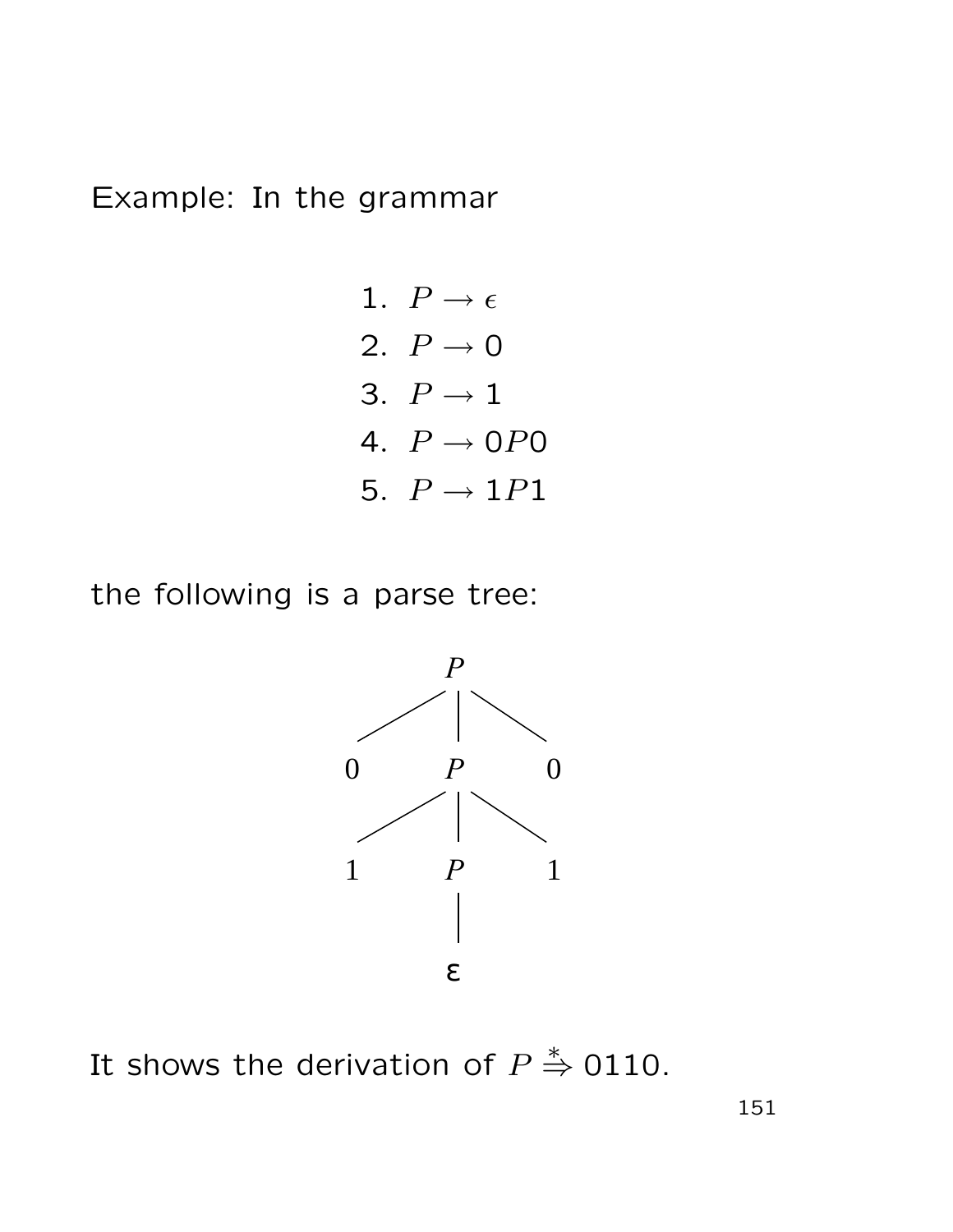## The Yield of a Parse Tree

The *yield* of a parse tree is the string of leaves from left to right.

Important are those parse trees where:

- 1. The yield is a terminal string.
- 2. The root is labelled by the start symbol

We shall see the the set of yields of these important parse trees is the language of the grammar.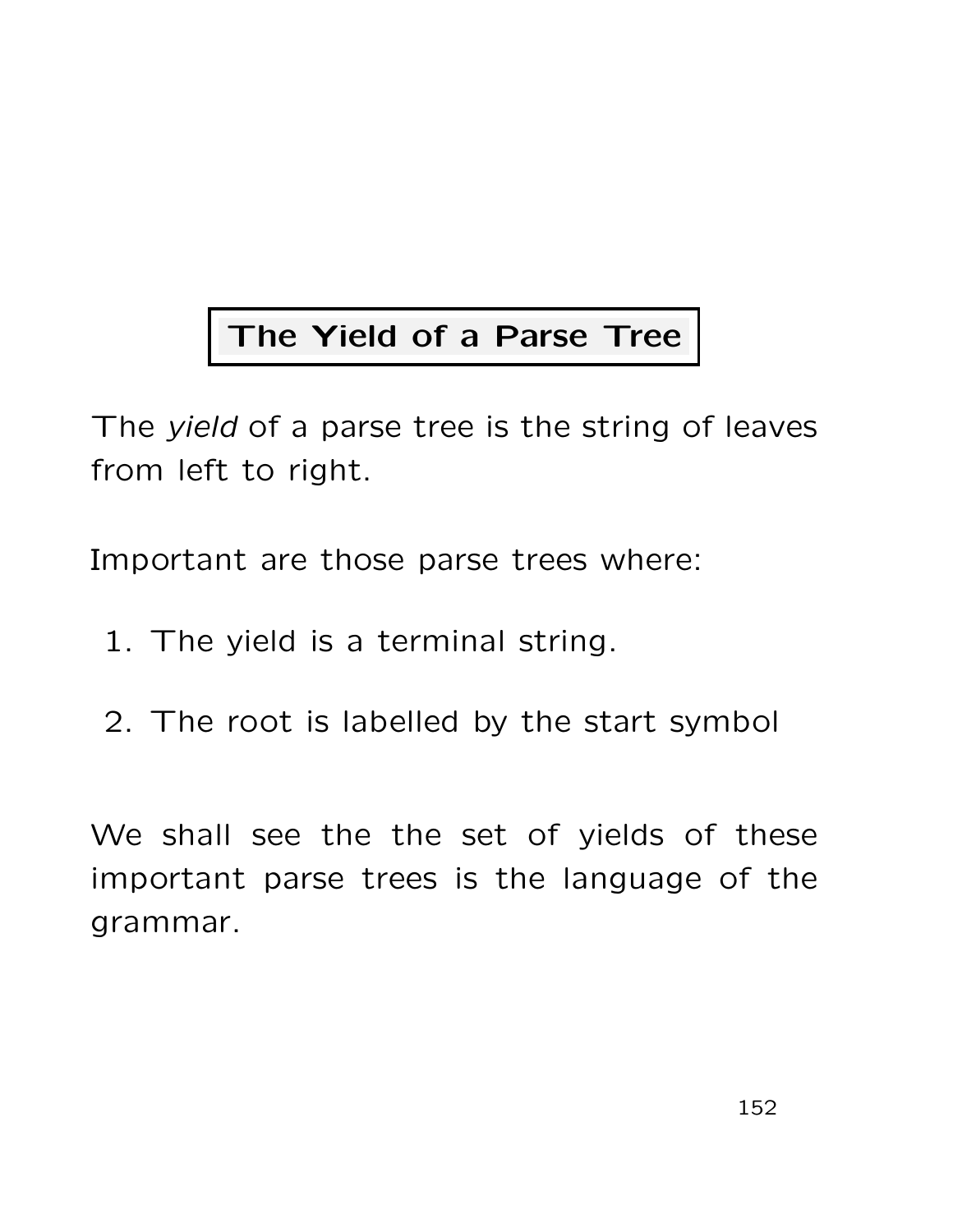#### Example: Below is an important parse tree



The yield is  $a * (a + b00)$ .

Compare the parse tree with the derivation on slide 141.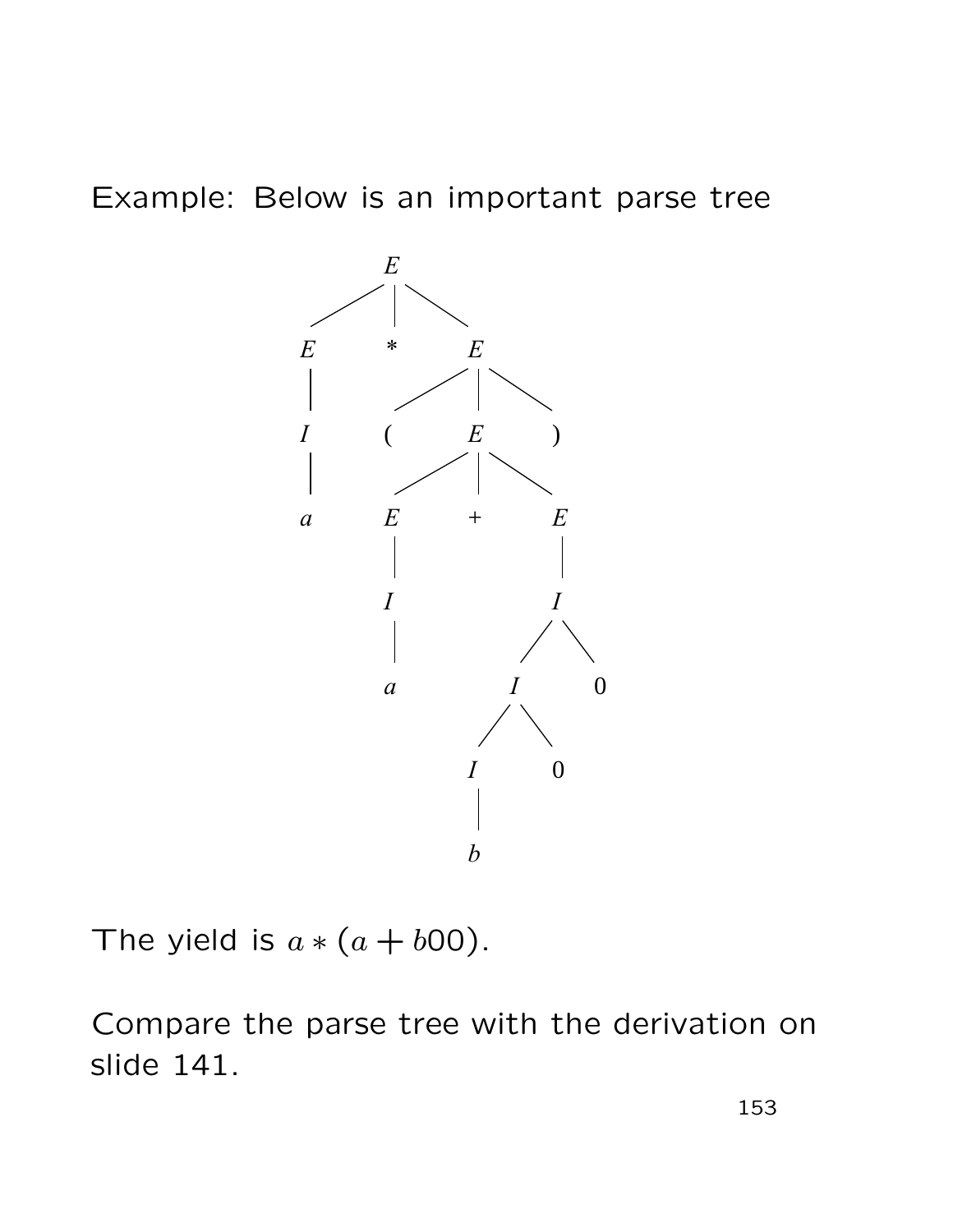Let  $G = (V, T, P, S)$  be a CFG, and  $A \in V$ . We are going to show that the following are equivalent:

- 1. We can determine by recursive inference that  $w$  is in the language of  $A$
- 2. A  $\stackrel{*}{\Rightarrow} w$
- 3. A ∗ ⇒ lm  $w$ , and  $\overline{A}$ ∗ ⇒ rm  $\overline{w}$
- 4. There is a parse tree of  $G$  with root  $A$  and yield  $w$ .

To prove the equivalences, we use the following plan.

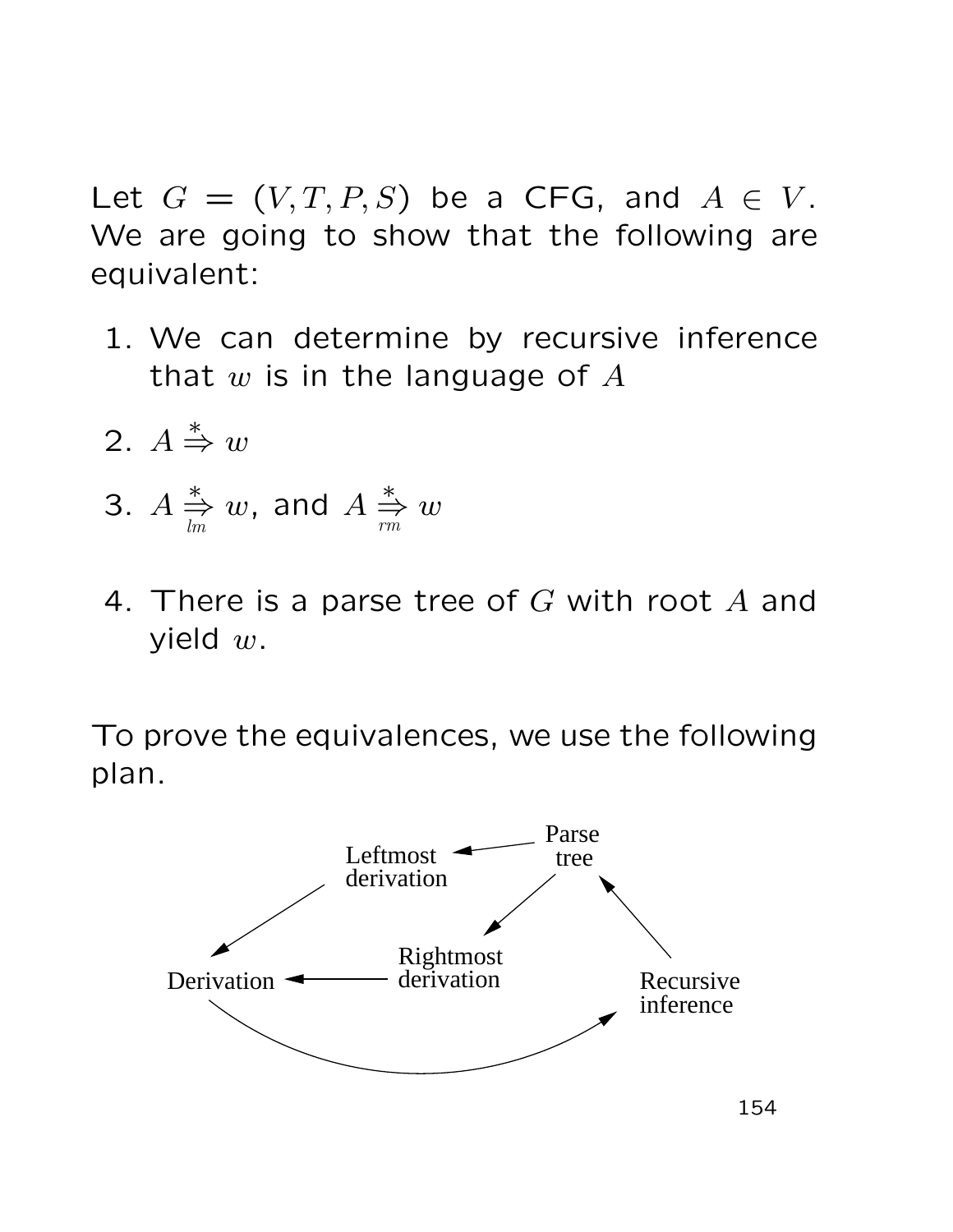### From Inferences to Trees

**Theorem 5.12:** Let  $G = (V, T, P, S)$  be a CFG, and suppose we can show  $w$  to be in the language of a variable  $A$ . Then there is a parse tree for  $G$  with root  $A$  and yield  $w$ .



**Proof:** We do an induction of the length of the inference.

Basis: One step. Then we must have used a production  $A \rightarrow w$ . The desired parse tree is then

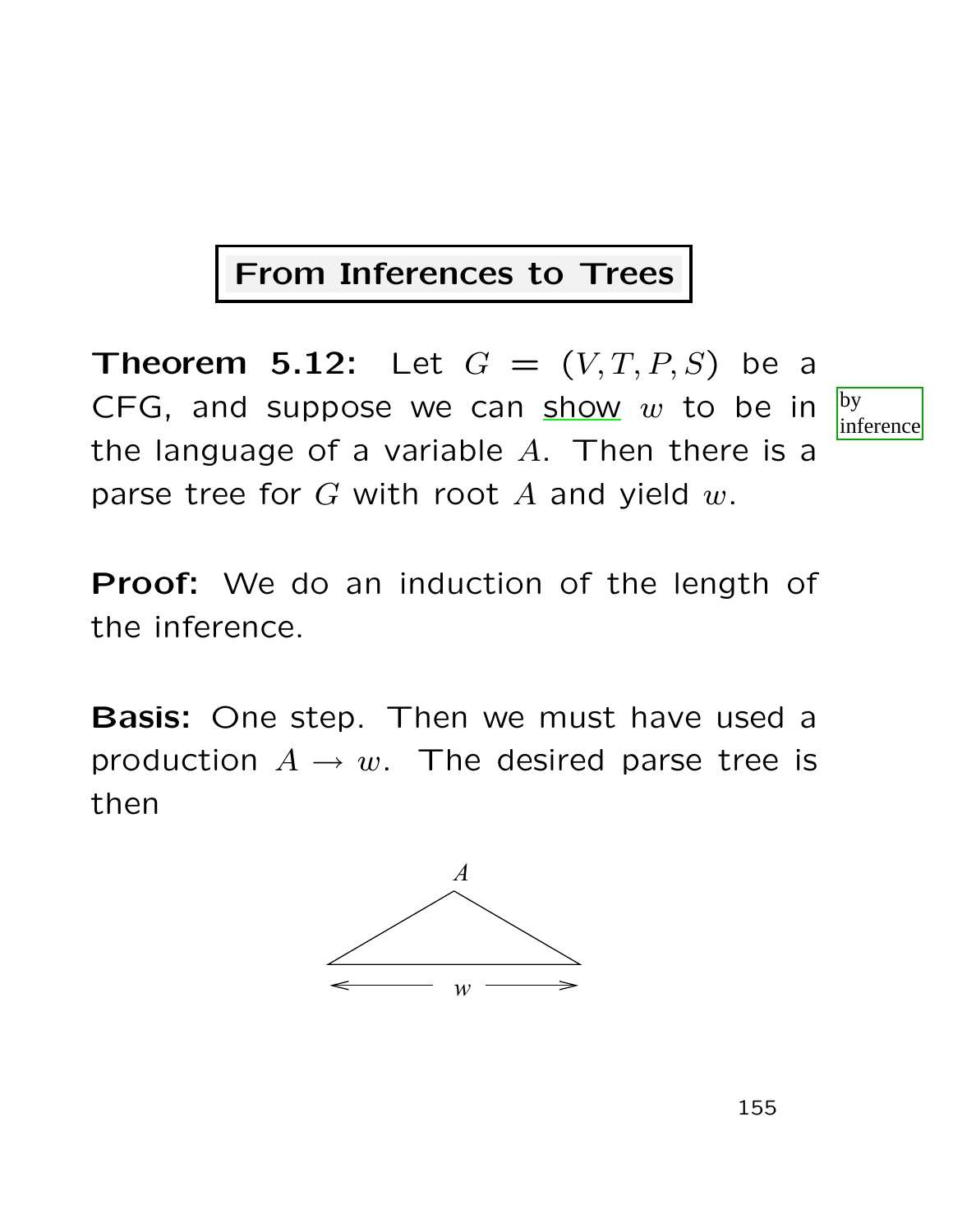**Induction:** w is inferred in  $n + 1$  steps. Suppose the last step was based on a production

$$
A \to X_1 X_2 \cdots X_k,
$$

where  $X_i \in V \cup T$ . We break w up as

$$
w_1w_2\cdots w_k,
$$

where  $w_i = X_i$ , when  $X_i \in T$ , and when  $X_i \in V$ , then  $w_i$  was previously inferred being in $\mathsf{L} \langle X_{i} \rangle$  in at most  $n$  steps.

By the IH there are parse trees i with root  $X_i$ and yield  $w_i$ . Then the following is a parse tree for  $G$  with root  $A$  and yield  $w$ :



156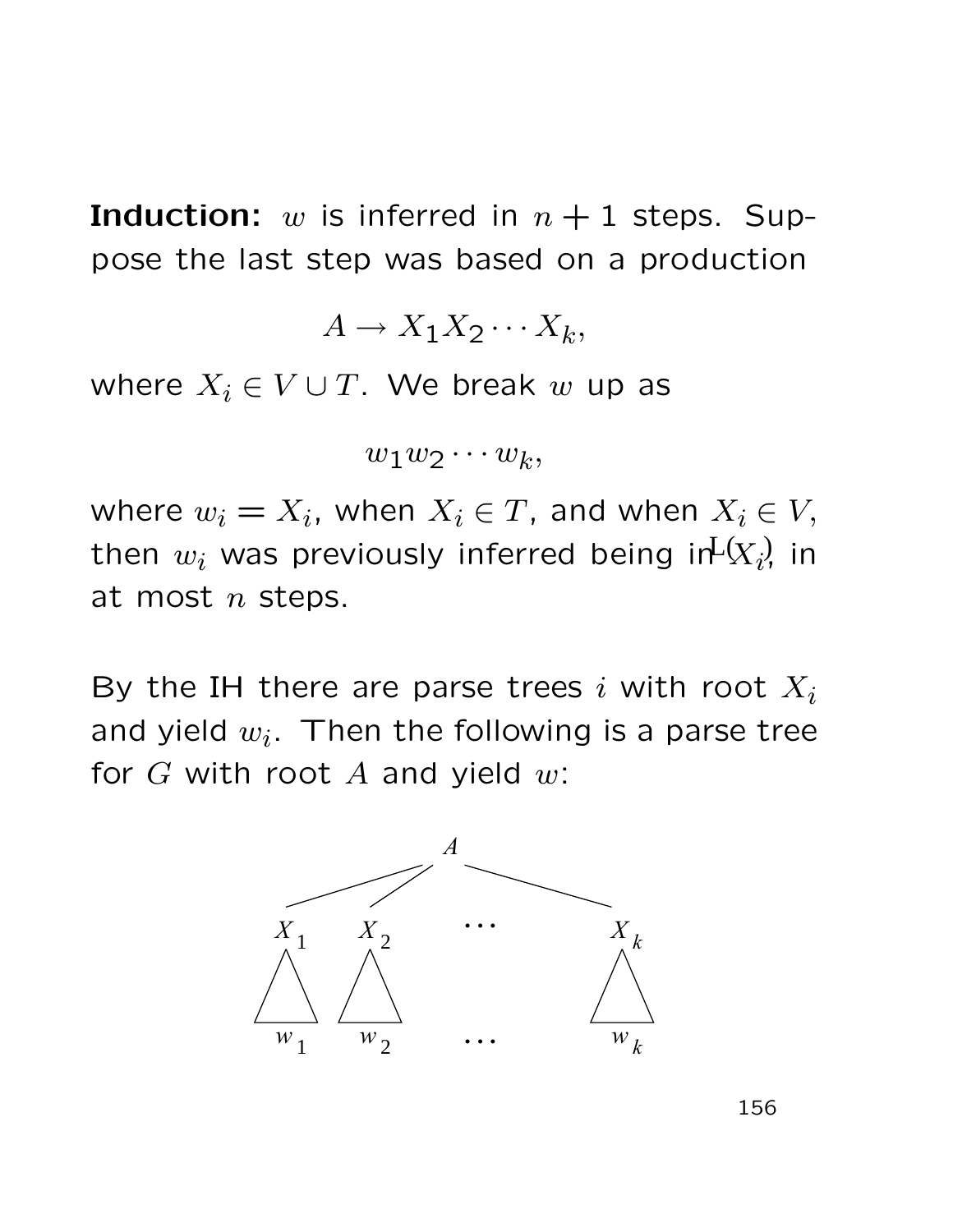#### From trees to derivations

We'll show how to construct a leftmost derivation from a parse tree.

Example: In the grammar of slide 6 there clearly is a derivation

 $E \Rightarrow I \Rightarrow Ib \Rightarrow ab.$ 

Then, for any  $\alpha$  and  $\beta$  there is a derivation

$$
\alpha E \beta \Rightarrow \alpha I \beta \Rightarrow \alpha Ib \beta \Rightarrow \alpha ab \beta.
$$

For example, suppose we have a derivation

$$
E \Rightarrow E + E \Rightarrow E + (E).
$$

The we can choose  $\alpha = E + ($  and  $\beta = )$  and continue the derivation as

$$
E + (E) \Rightarrow E + (I) \Rightarrow E + (Ib) \Rightarrow E + (ab).
$$

This is why CFG's are called context-free.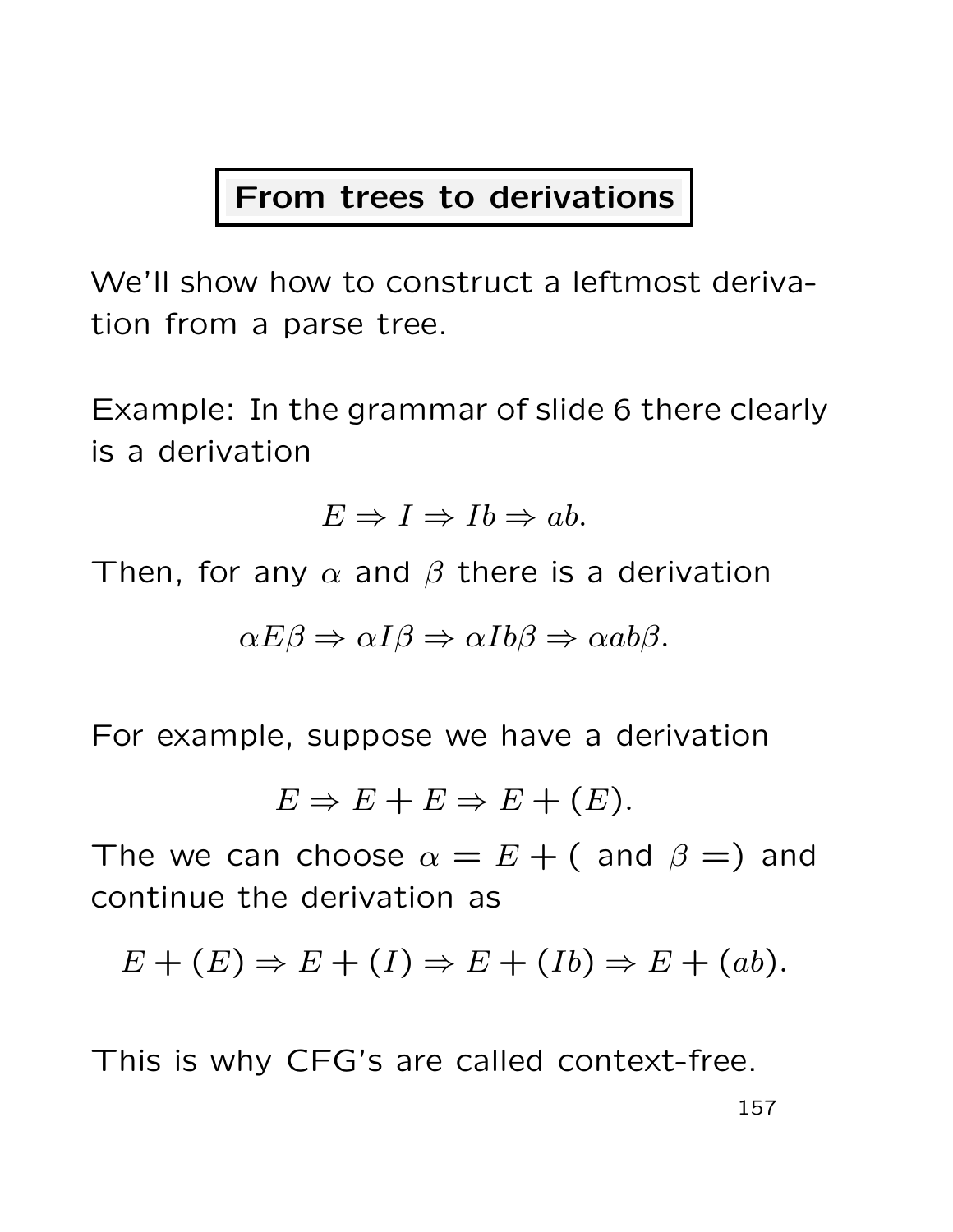**Theorem 5.14:** Let  $G = (V, T, P, S)$  be a CFG, and suppose there is a parse tree with root labelled  $A$  and yield  $w$ . Then  $A$ ∗ ⇒ lm  $w$  in  $G$ .

Proof: We do an induction on the height of the parse tree.

Basis: Height is 1. The tree must look like



Consequently  $A \to w \in P$ , and  $A \Rightarrow$ lm  $\omega$ .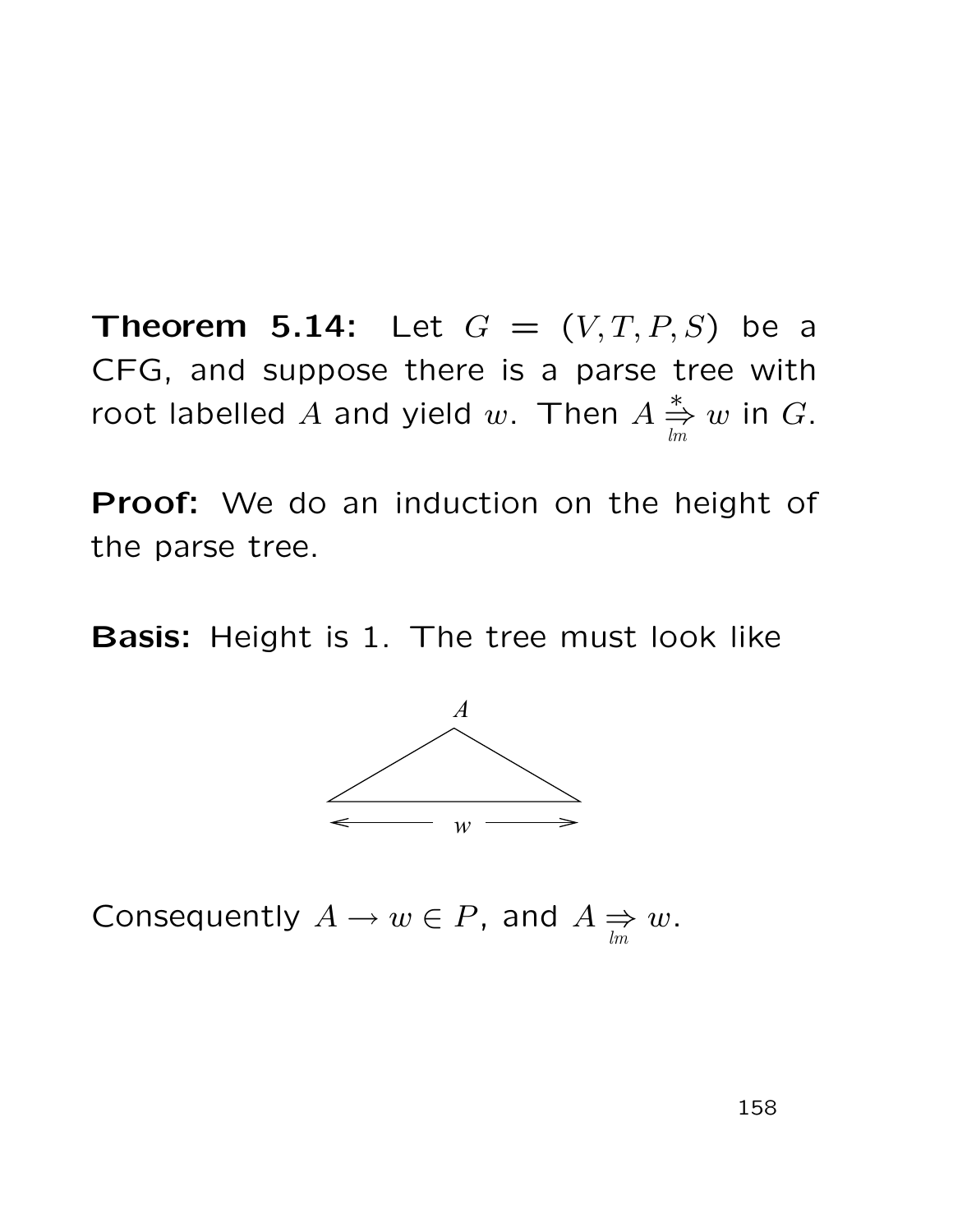**Induction:** Height is  $n + 1$ . The tree must look like



Then  $w = w_1 w_2 \cdots w_k$ , where

1. If  $X_i \in T$ , then  $w_i = X_i$ .

2. If  $X_i \in V$ , then  $X_i \overset{*}{\Rightarrow}$  $\mathop{\Rumpeq}\limits_{lm} w_i$  in  $G$  by the IH.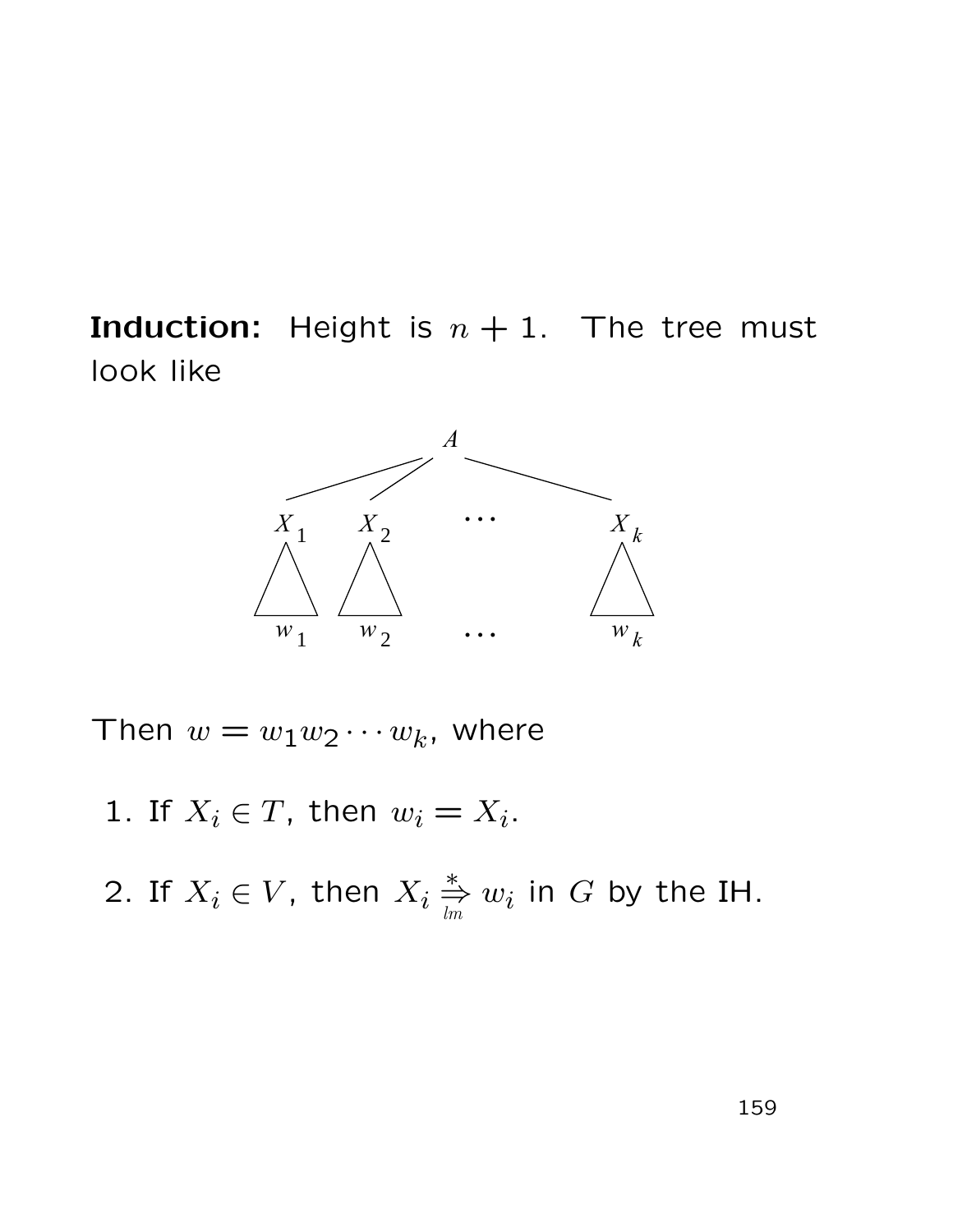Now we construct A ∗ ⇒ lm  $w$  by an (inner) induction by showing that

$$
\forall i: A \underset{\mathit{lm}}{\Leftrightarrow} w_1 w_2 \cdots w_i X_{i+1} X_{i+2} \cdots X_k.
$$

Basis: Let  $i = 0$ . We already know that  $A \Rightarrow$  $\Rightarrow X_1 X_{i+2} \cdots X_k.$ 

Induction: Make the IH that

$$
A \stackrel{*}{\underset{lm}{\rightleftharpoons}} w_1w_2\cdots w_{i-1}X_iX_{i+1}\cdots X_k.
$$

(*Case 1:*)  $X_i \in T$ . Do nothing, since  $X_i = w_i$ gives us

$$
A \underset{\textit{lm}}{\overset{*}{\Rightarrow}} w_1 w_2 \cdots w_i X_{i+1} \cdots X_k.
$$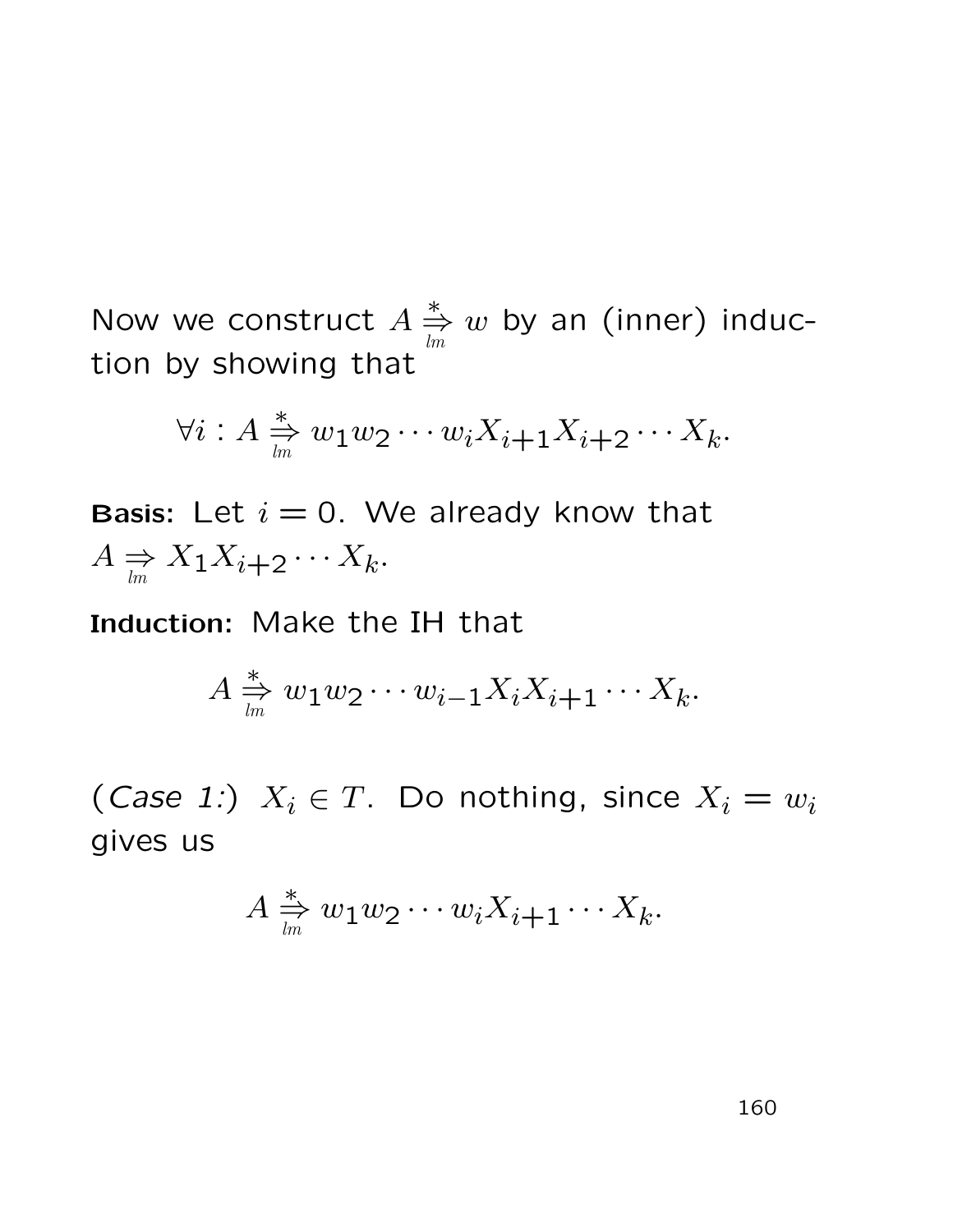(Case 2:)  $X_i \in V$ . By the IH there is a derivation  $X_i \underset{lm}{\Rightarrow} \alpha_1 \underset{lm}{\Rightarrow} \alpha_2 \underset{lm}{\Rightarrow}$  $\cdots \Rightarrow$  $\Rightarrow \limits _{lm}$   $w_i.$  By the contexfree property of derivations we can proceed with

∗ ⇒

A

$$
w_1w_2\cdots w_{i-1}X_iX_{i+1}\cdots X_k \underset{lm}{\Rightarrow}
$$
  

$$
w_1w_2\cdots w_{i-1}\alpha_1X_{i+1}\cdots X_k \underset{lm}{\Rightarrow}
$$
  

$$
w_1w_2\cdots w_{i-1}\alpha_2X_{i+1}\cdots X_k \underset{lm}{\Rightarrow}
$$

$$
w_1w_2\cdots w_{i-1}w_iX_{i+1}\cdots X_k
$$

 $\bullet$   $\bullet$   $\bullet$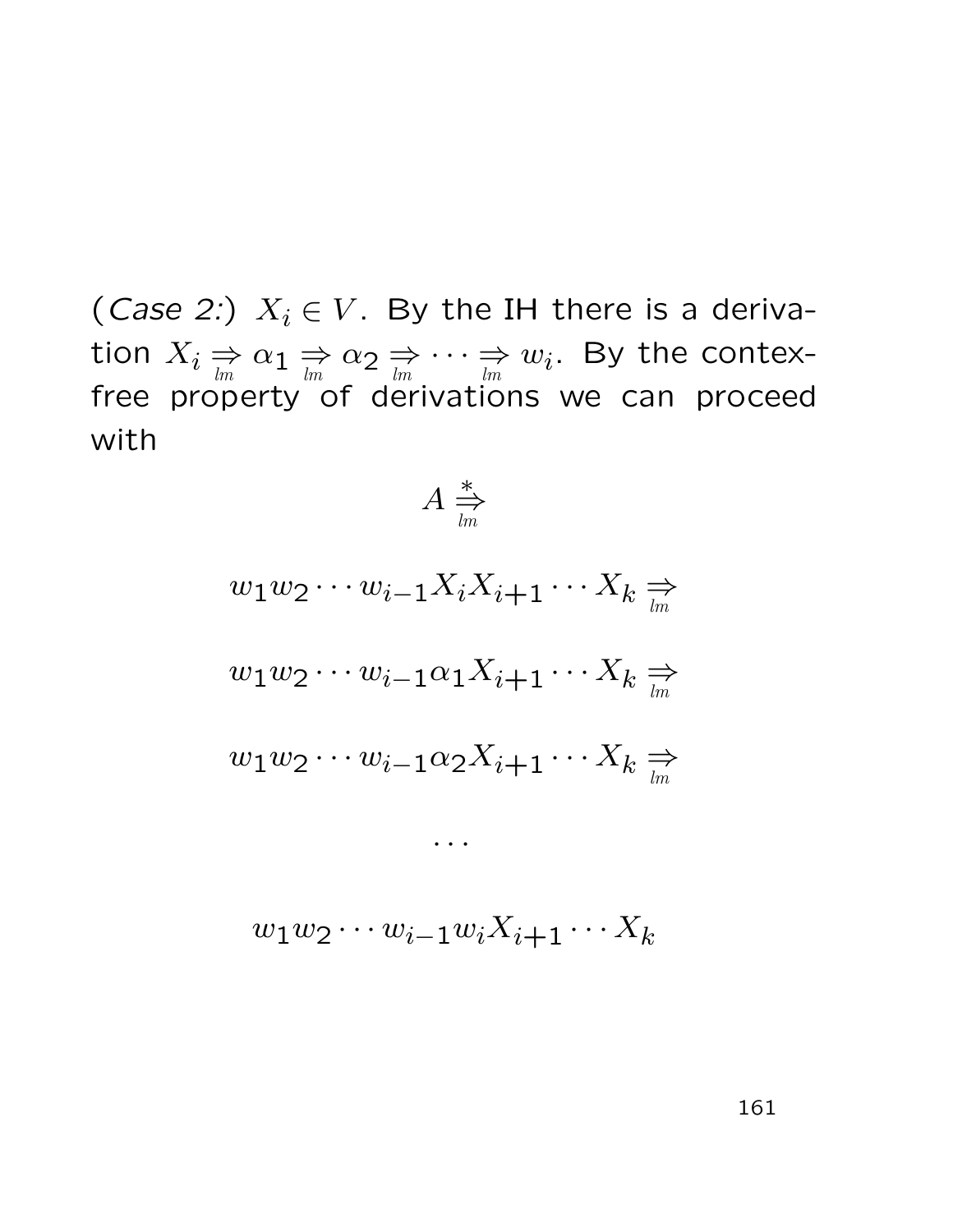Example: Let's construct the leftmost derivation for the tree



Suppose we have inductively constructed the leftmost derivation

$$
E \Rightarrow I \Rightarrow a
$$

corresponding to the leftmost subtree, and the leftmost derivation

$$
E \underset{lm}{\Rightarrow} (E) \underset{lm}{\Rightarrow} (E + E) \underset{lm}{\Rightarrow} (I + E) \underset{lm}{\Rightarrow} (a + E) \underset{lm}{\Rightarrow}
$$
  
(a + I)  $\underset{lm}{\Rightarrow} (a + I0) \underset{lm}{\Rightarrow} (a + I00) \underset{lm}{\Rightarrow} (a + b00)$ 

corresponding to the righmost subtree.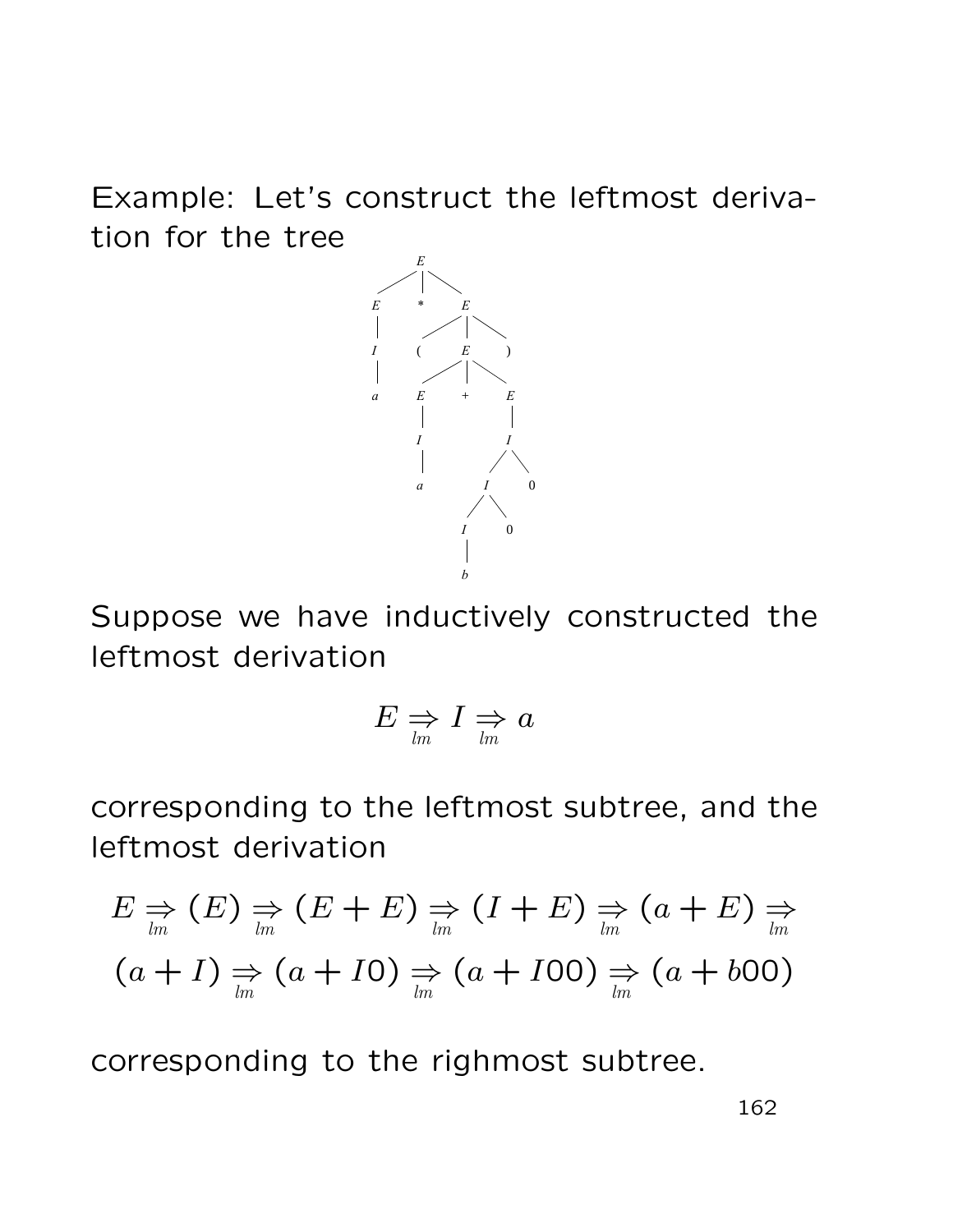For the derivation corresponding to the whole tree we start with  $E \Rightarrow$ lm  $E * E$  and expand the first  $E$  with the first derivation and the second  $E$  with the second derivation:

$$
E \underset{lm}{\Rightarrow}
$$
  
\n
$$
E * E \underset{lm}{\Rightarrow}
$$
  
\n
$$
I * E \underset{lm}{\Rightarrow}
$$
  
\n
$$
a * E \underset{lm}{\Rightarrow}
$$
  
\n
$$
a * (E) \underset{lm}{\Rightarrow}
$$
  
\n
$$
a * (E + E) \underset{lm}{\Rightarrow}
$$
  
\n
$$
a * (I + E) \underset{lm}{\Rightarrow}
$$
  
\n
$$
a * (a + E) \underset{lm}{\Rightarrow}
$$
  
\n
$$
a * (a + I) \underset{lm}{\Rightarrow}
$$
  
\n
$$
a * (a + I0) \underset{lm}{\Rightarrow}
$$
  
\n
$$
a * (a + I00) \underset{lm}{\Rightarrow}
$$
  
\n
$$
a * (a + 600)
$$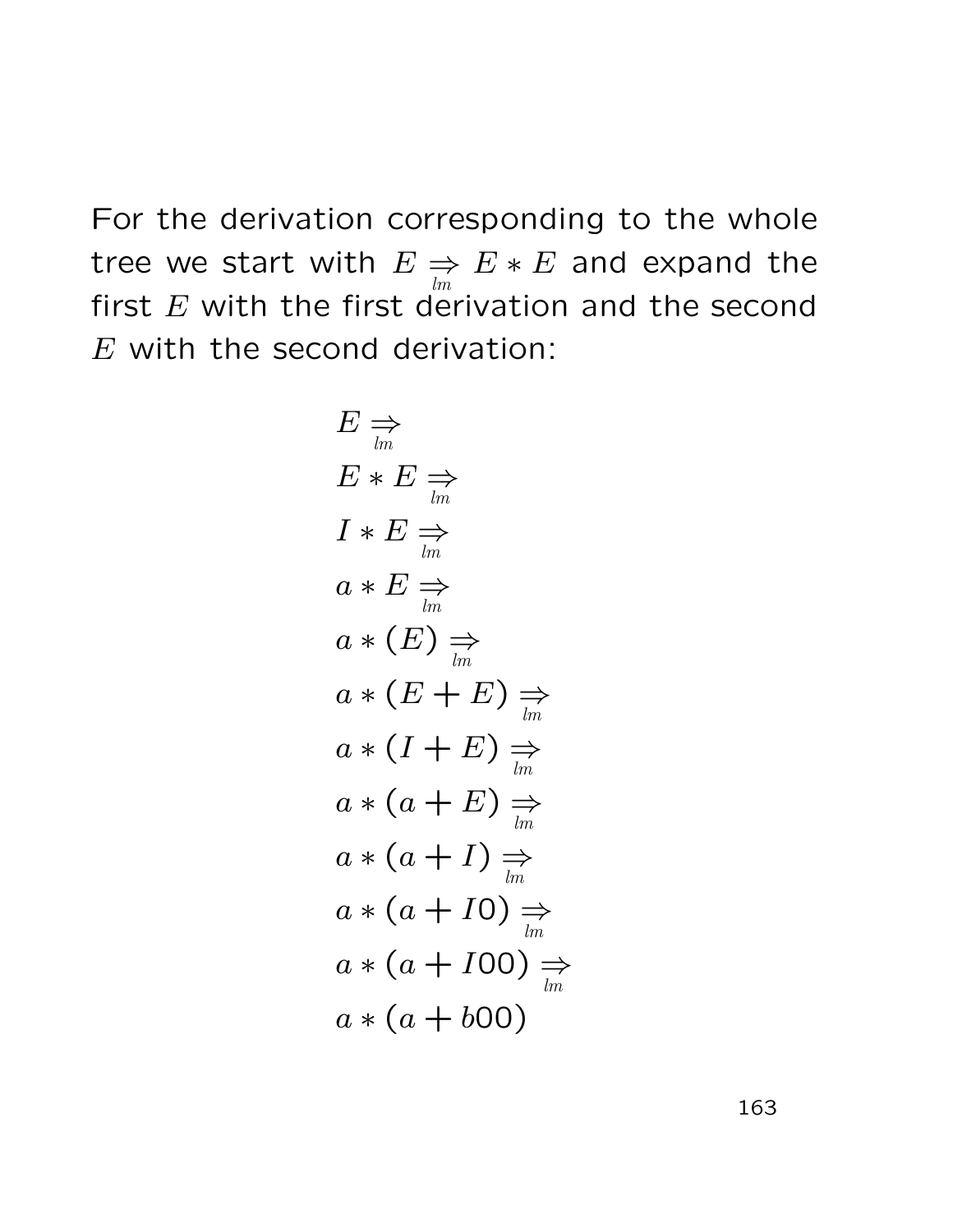#### From Derivations to Recursive Inferences

Observation: Suppose that  $A \Rightarrow X_1 X_2 \cdots X_k \stackrel{*}{\Rightarrow} w$ . Then  $w = w_1 w_2 \cdots w_k$ , where  $X_i$  $\stackrel{*}{\Rightarrow} w_i$ 

The factor  $w_i$  can be extracted from  $A$  $\stackrel{*}{\Rightarrow} w$  by looking at the expansion of  $X_i$  only.

Example:  $E \stackrel{*}{\Rightarrow} a * b + a$ , and

$$
E \Rightarrow \underbrace{E}_{X_1} \underbrace{*}_{X_2} \underbrace{E}_{X_3} \underbrace{+}_{X_4} \underbrace{E}_{X_5}
$$

We have

 $E \Rightarrow E \ast E + E \Rightarrow I \ast E + E \Rightarrow I \ast I + E \Rightarrow$ 

 $I * I + I \Rightarrow a * I + I \Rightarrow a * b + I \Rightarrow a * b + a$ 

By looking at the expansion of  $X_3 = E$  only, we can extract

$$
E \Rightarrow I \Rightarrow b.
$$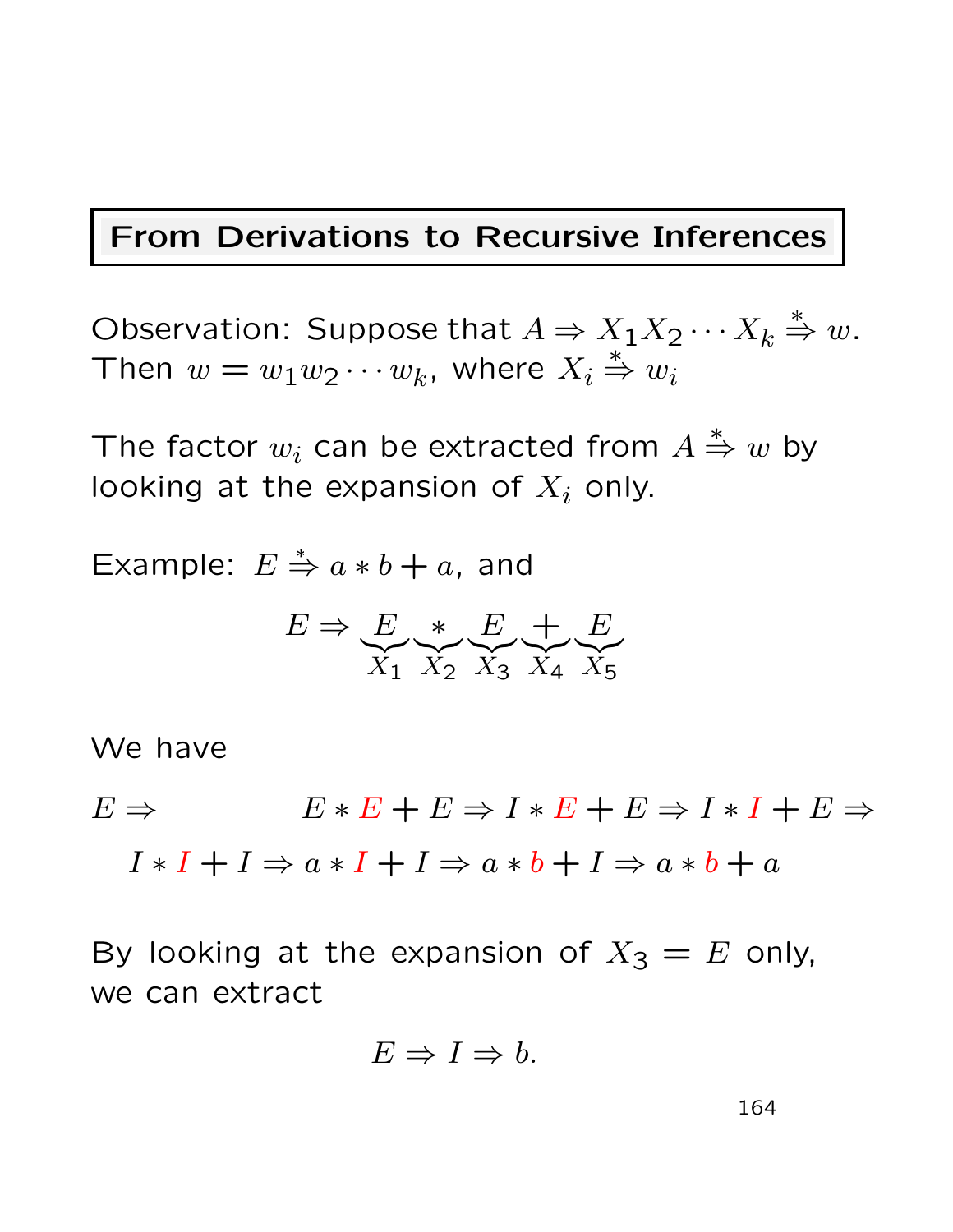**Theorem 5.18:** Let  $G = (V, T, P, S)$  be a CFG. Suppose A ∗ ⇒ G  $w$ , and that  $w$  is a string of terminals. Then we can infer that  $w$  is in the language of variable A.

Proof: We do an induction on the length of the derivation  $A$ ∗ ⇒ G  $\omega$ .

**Basis:** One step. If  $A \Rightarrow$ G  $w$  there must be a production  $A \rightarrow w$  in P. The we can infer that  $w$  is in the language of  $A$ .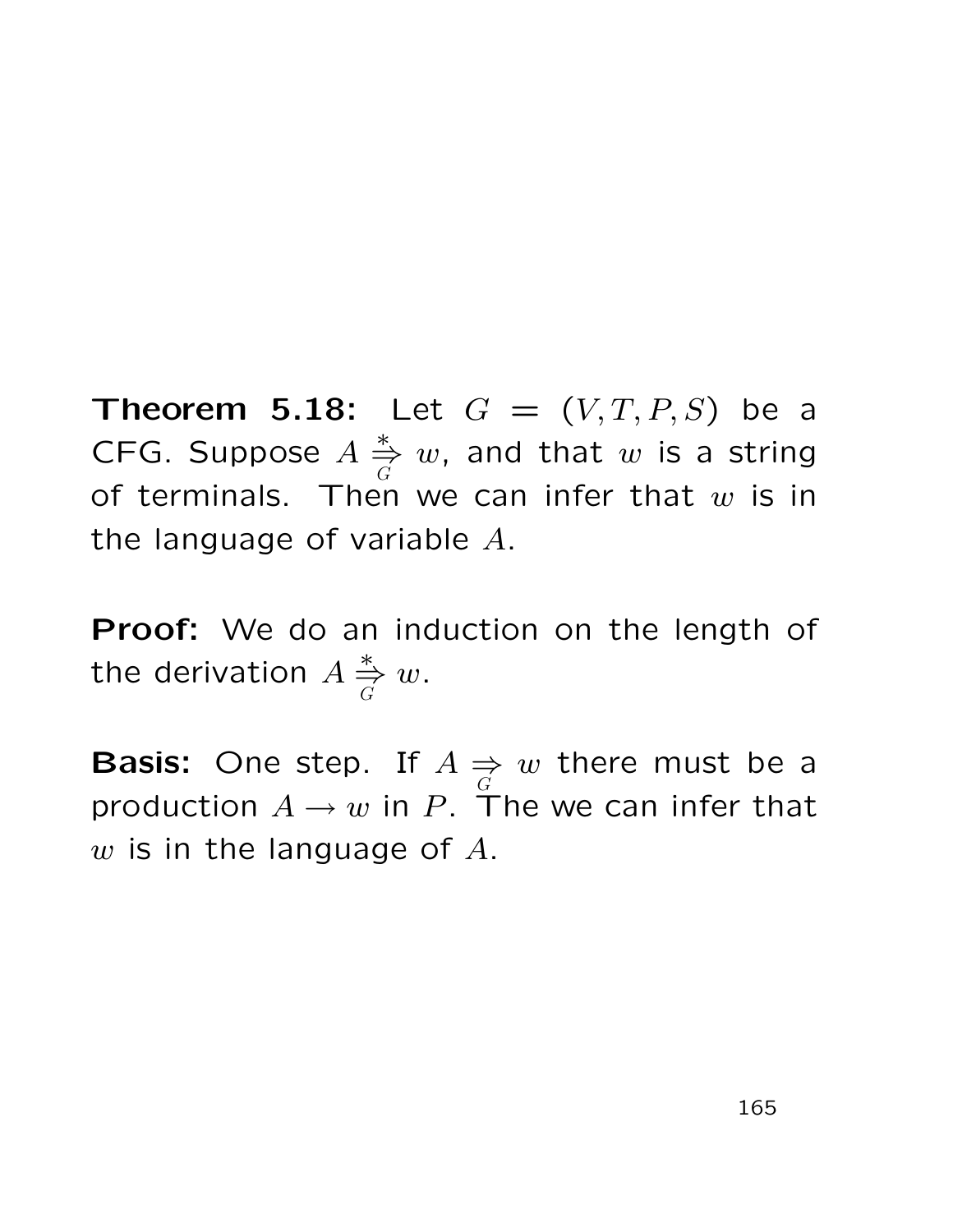Induction: Suppose  $A$ ∗ ⇒ G w in  $n + 1$  steps. Write the derivation as

$$
A \underset{G}{\Rightarrow} X_1 X_2 \cdots X_k \underset{G}{\overset{*}{\Rightarrow}} w
$$

The as noted on the previous slide we can break  $w$  as  $w_1w_2\cdots w_k$  where  $X_i \stackrel{*}{\Rightarrow}$  $\overset{*}{\Rightarrow} w_i$ . Furthermore,  $X_i$ ∗ ⇒  $\mathop{\R}\limits^{\ast}_{G} w_i$  can use at most  $n$  steps.

Now we have a production  $A \to X_1 X_2 \cdots X_k$ , and we know by the IH that we can infer  $w_i$  to be in the language of  $X_i$ .

Therefore we can infer  $w_1w_2\cdots w_k$  to be in the language of A.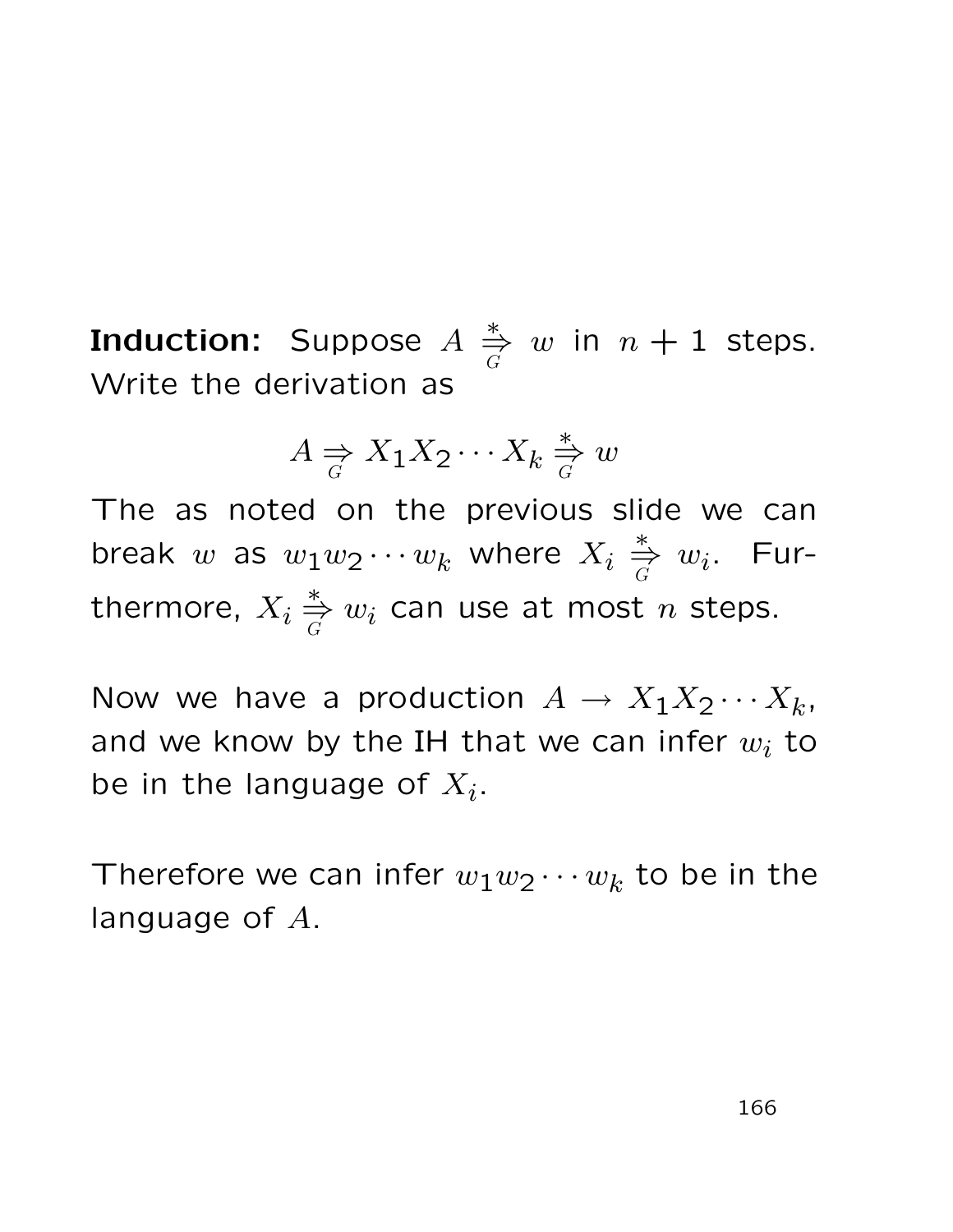Gram Matic (Paul Cernea):

https://itunes.apple.com/ca/app/gram-matic/id914302373?mt=8

#### Ambiguity in Grammars and Languages

In the grammar

1. 
$$
E \rightarrow I
$$
\n2.  $E \rightarrow E + E$ \n3.  $E \rightarrow E * E$ \n4.  $E \rightarrow (E)$ \n...

the sentential form  $E + E * E$  has two derivations:

$$
E \Rightarrow E + E \Rightarrow E + E * E
$$

and

 $E \Rightarrow E * E \Rightarrow E + E * E$ 

This gives us two parse trees:



167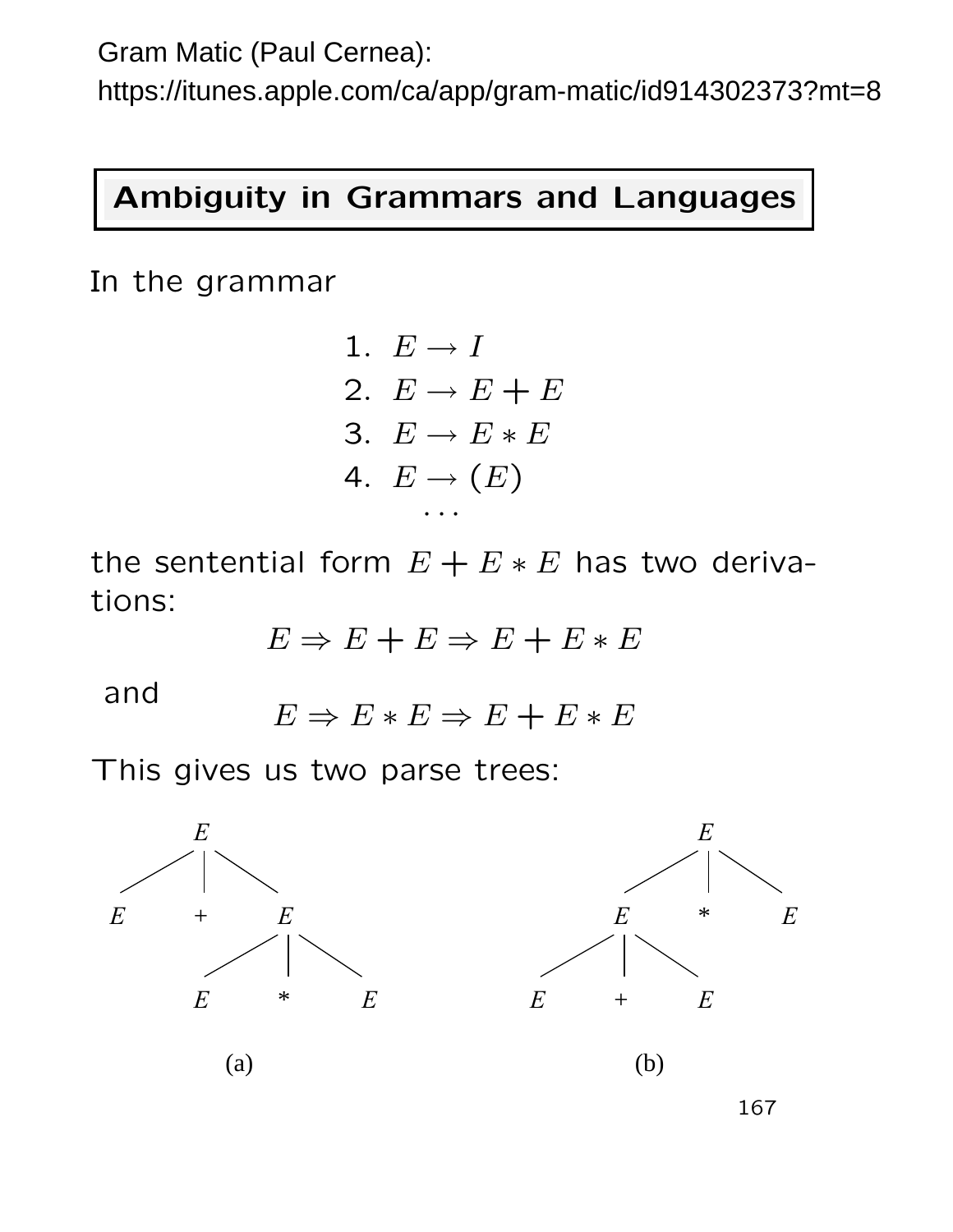The mere existence of several derivations is not dangerous, it is the existence of several parse trees that ruins a grammar. But, multiple left-most (or right-most)

derivations do cause ambiguity.

Example: In the same grammar

5. 
$$
I \rightarrow a
$$
\n6.  $I \rightarrow b$ \n7.  $I \rightarrow Ia$ \n8.  $I \rightarrow Ib$ \n9.  $I \rightarrow I0$ \n10.  $I \rightarrow I1$ 

the string  $a + b$  has several derivations, e.g.

 $E \Rightarrow E + E \Rightarrow I + E \Rightarrow a + E \Rightarrow a + I \Rightarrow a + b$ and

$$
E \Rightarrow E + E \Rightarrow E + I \Rightarrow I + I \Rightarrow I + b \Rightarrow a + b
$$

However, their parse trees are the same, and the structure of  $a + b$  is unambiguous.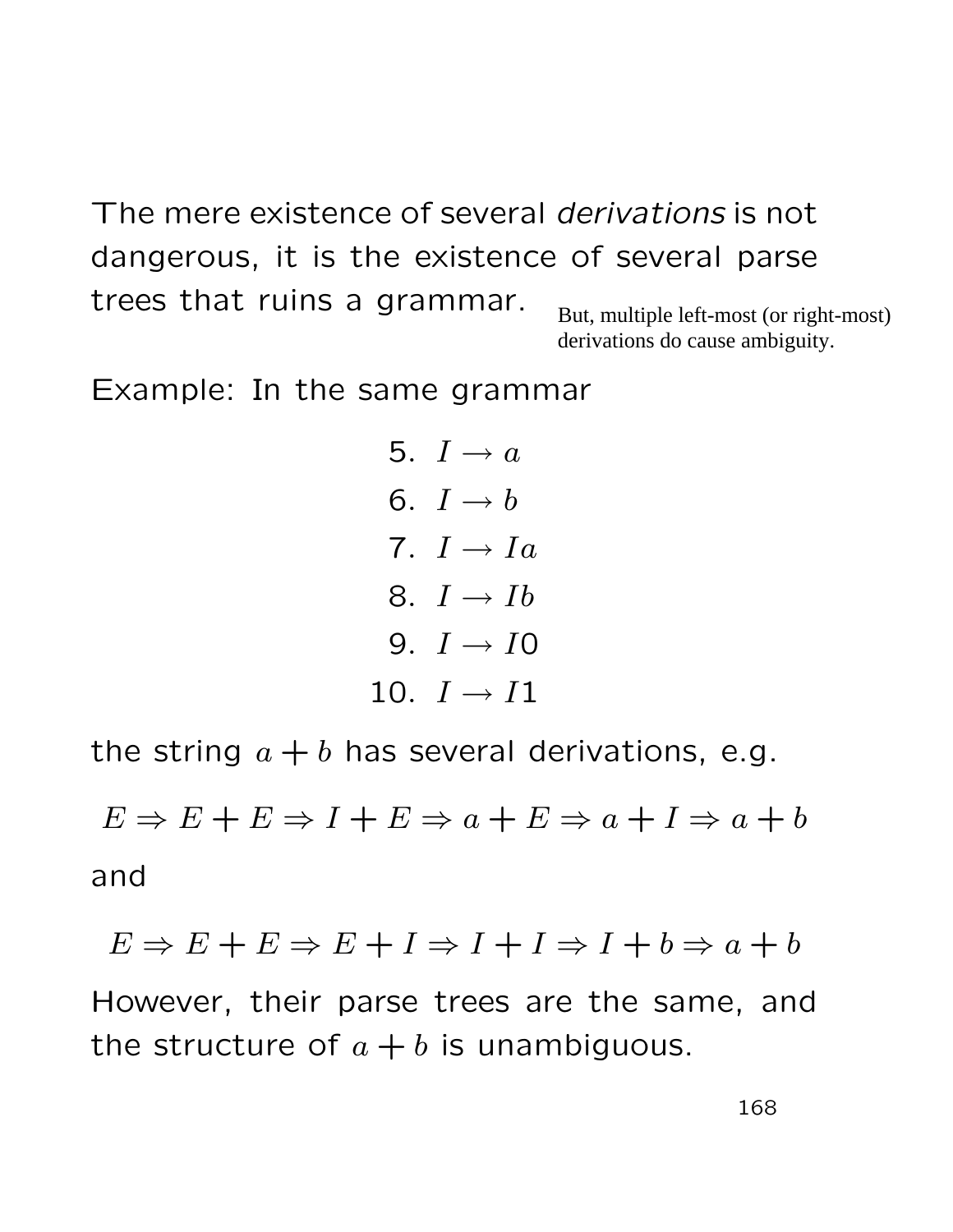**Definition:** Let  $G = (V, T, P, S)$  be a CFG. We say that  $G$  is ambiguous is there is a string in  $\overline{T}$ ∗ that has more than one parse tree.

If every string in  $L(G)$  has at most one parse tree, G is said to be *unambiguous*.

Example: The terminal string  $a + a * a$  has two parse trees:



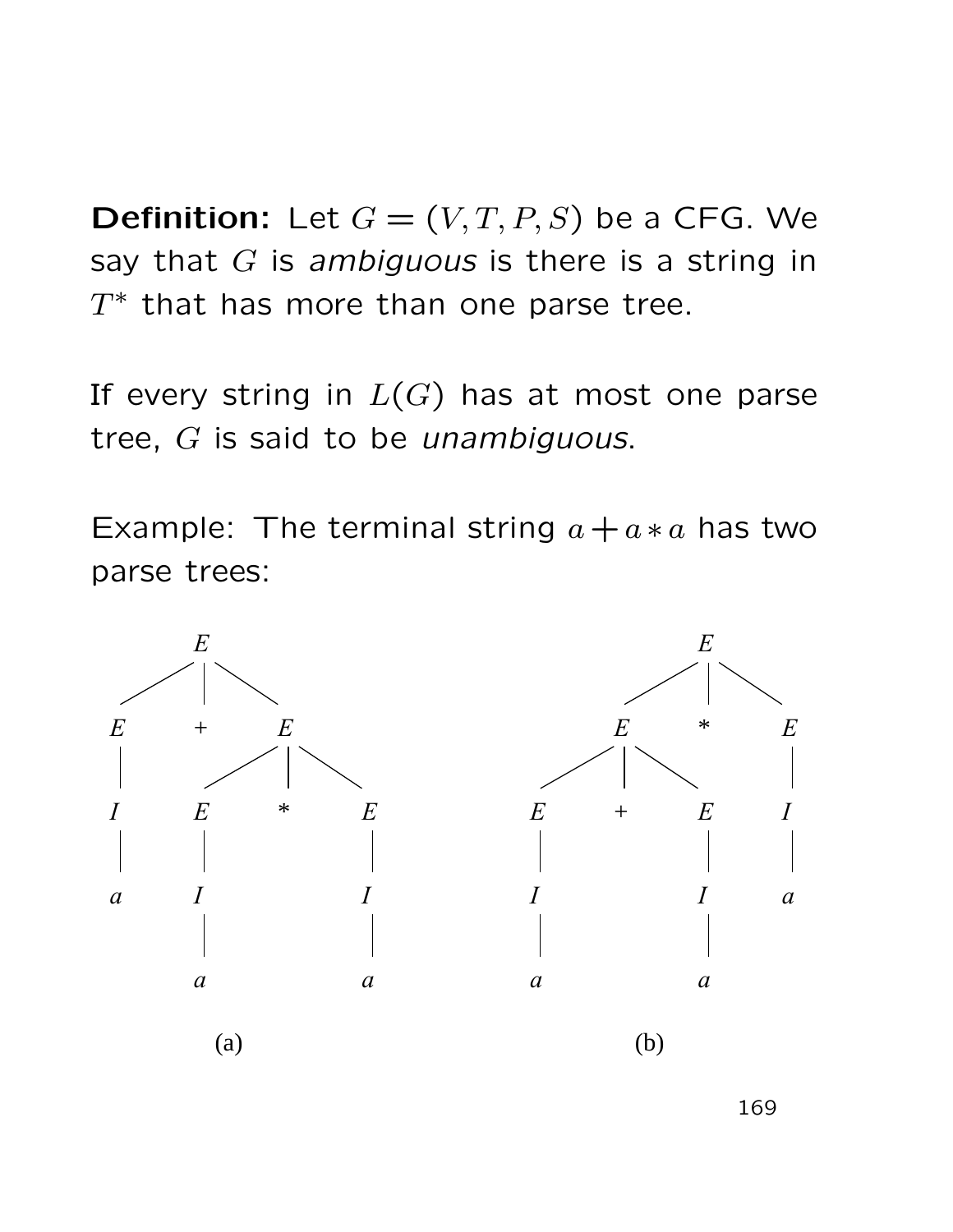# Example: Unambiguous Grammar

 $B \rightarrow (RB \mid \epsilon \qquad R \rightarrow) \mid (RR \mid \epsilon)$ 

Construct a unique leftmost derivation for a given balanced string of parentheses by scanning the string from left to right.

- If we need to expand B, then use  $B \rightarrow (RB \text{ if }$ the next symbol is "(" and  $\epsilon$  if at the end.
- If we need to expand R, use  $R \rightarrow$  ) if the next symbol is ")" and (RR if it is "(".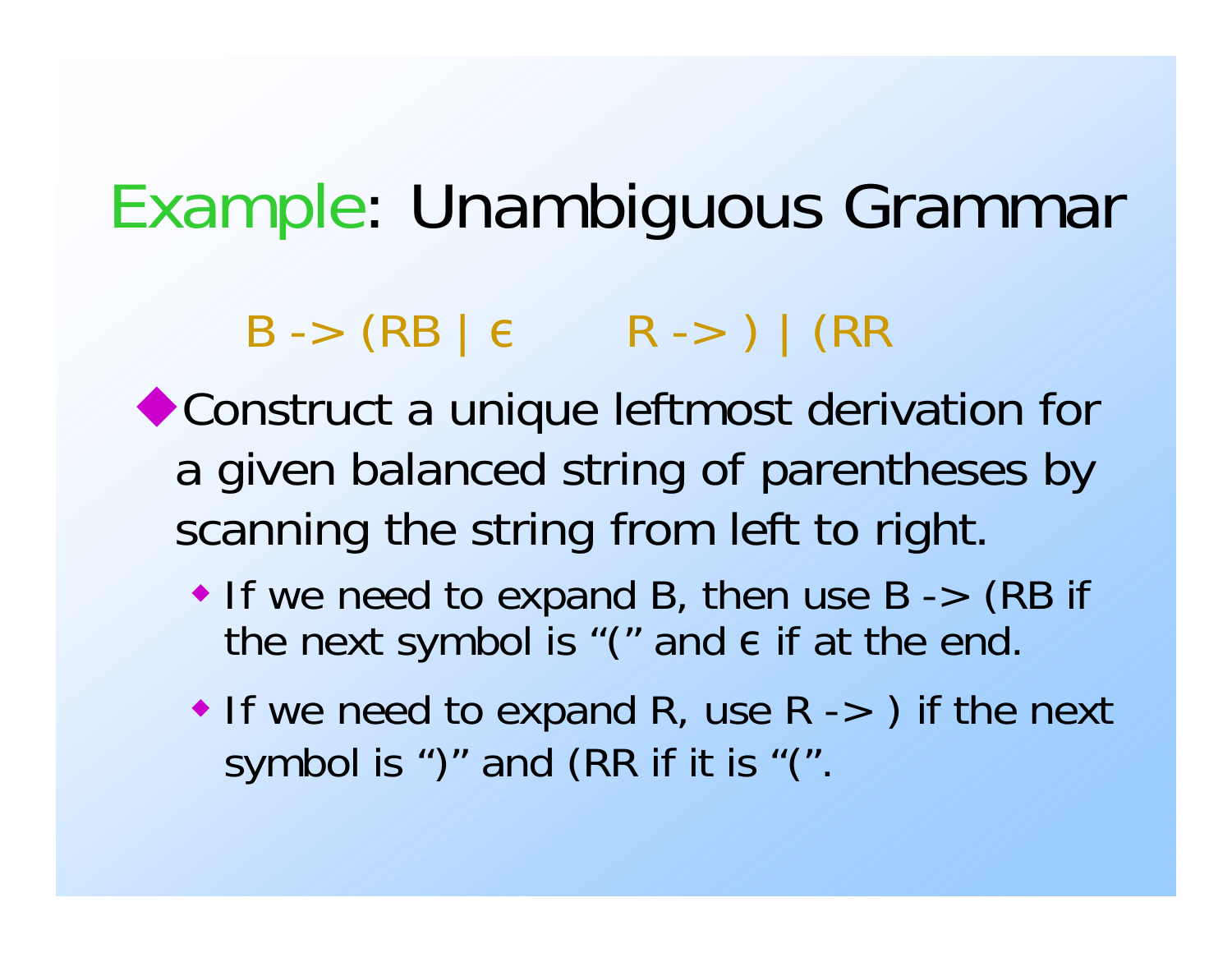# Remaining Input:  $\left( \left( \right) \right)$ Nextsymbol

Steps of leftmost derivation:

B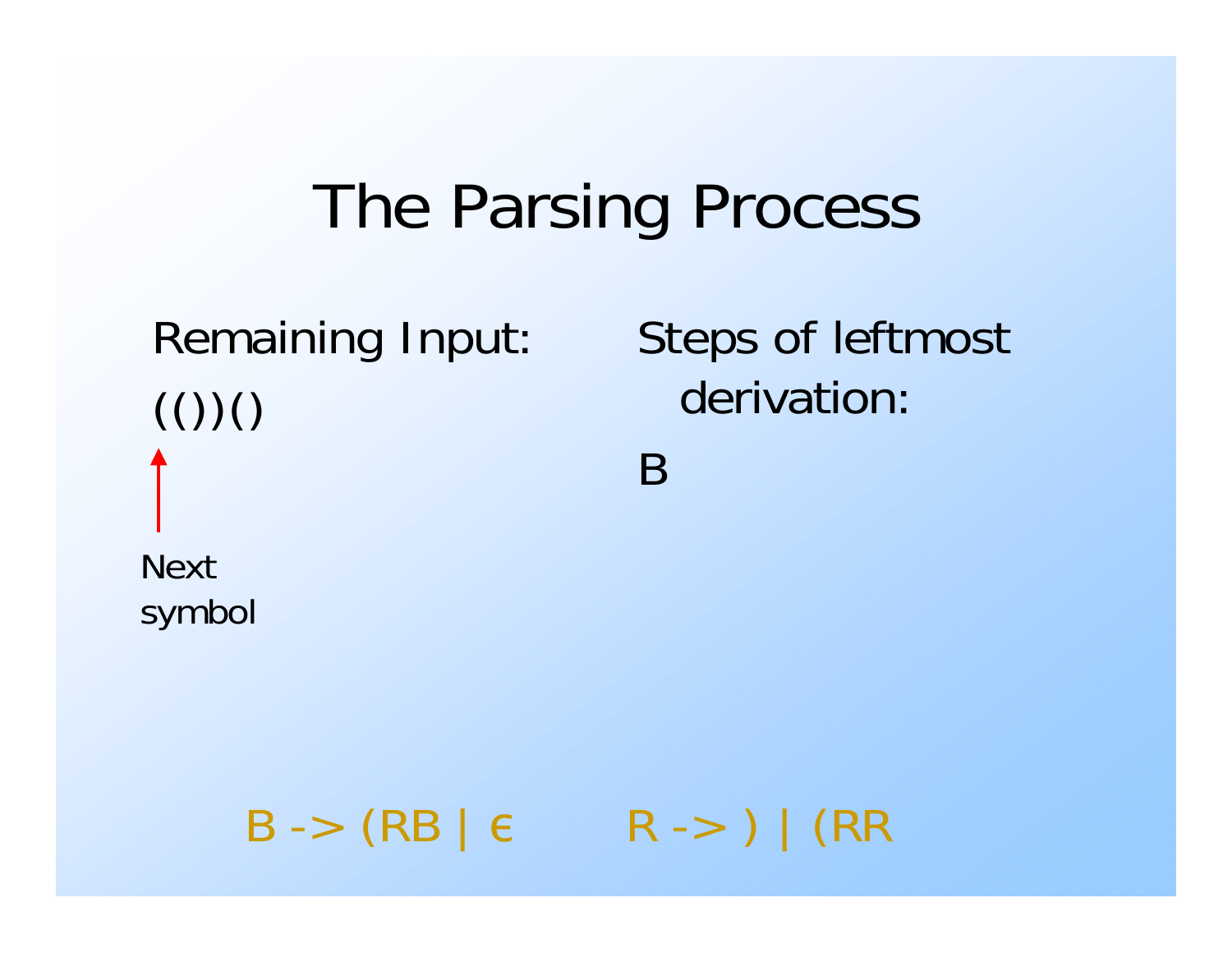# Remaining Input:  $()()()$ (RB Nextsymbol

Steps of leftmost derivation:B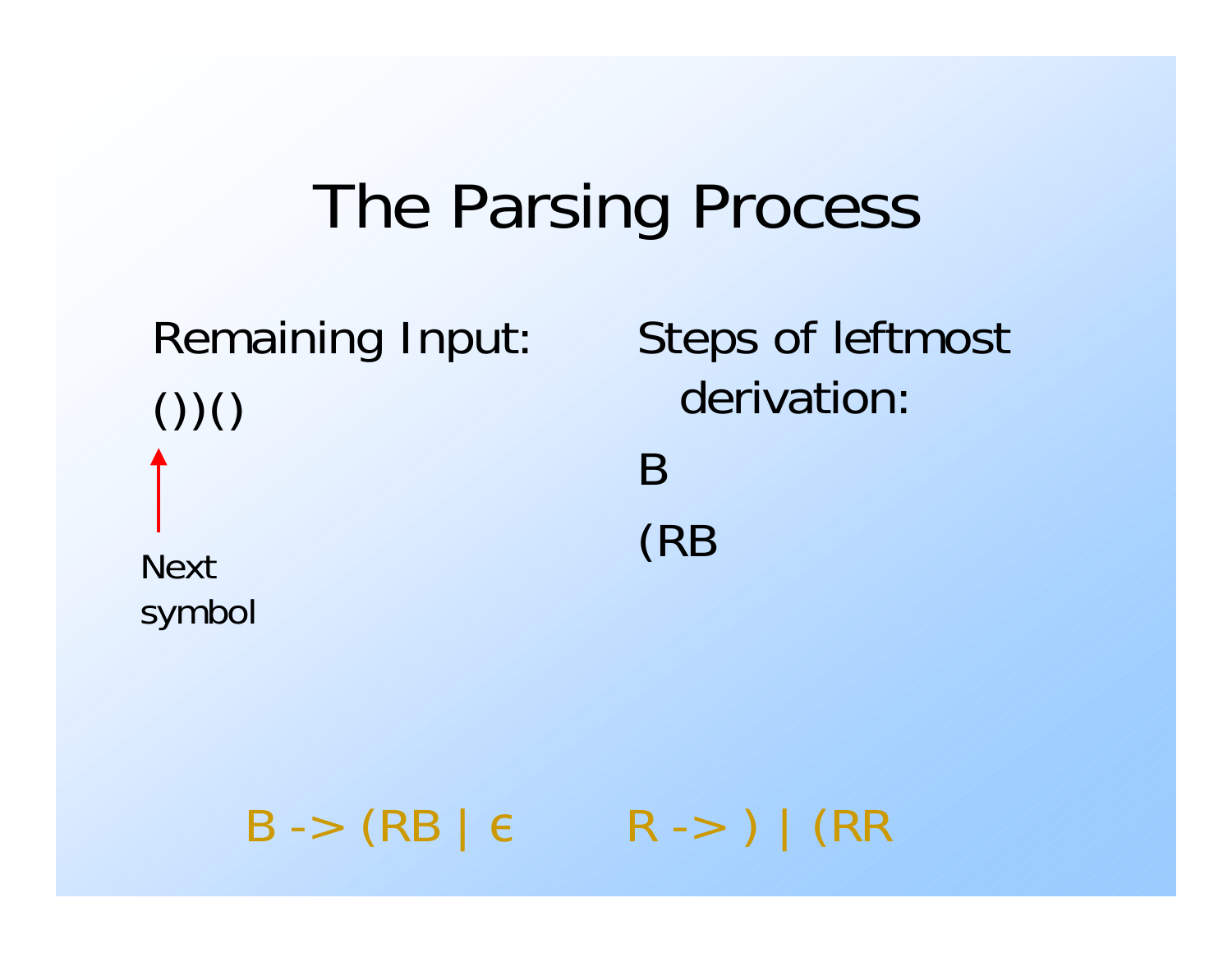# Remaining Input: ))() Nextsymbol

Steps of leftmost derivation:B(RB ((RRB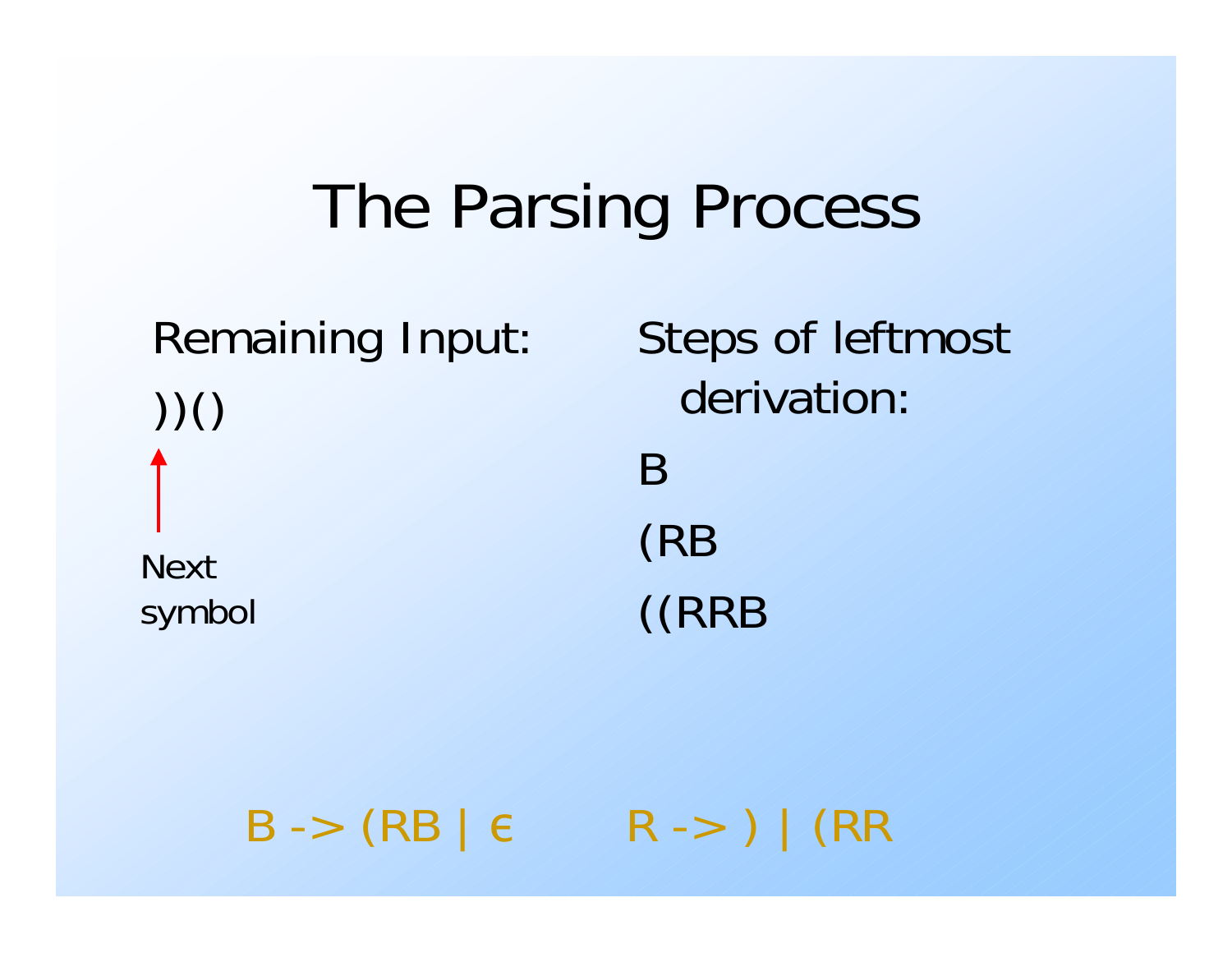Remaining Input: )() Nextsymbol

Steps of leftmost derivation:B(RB ((RRB (()RB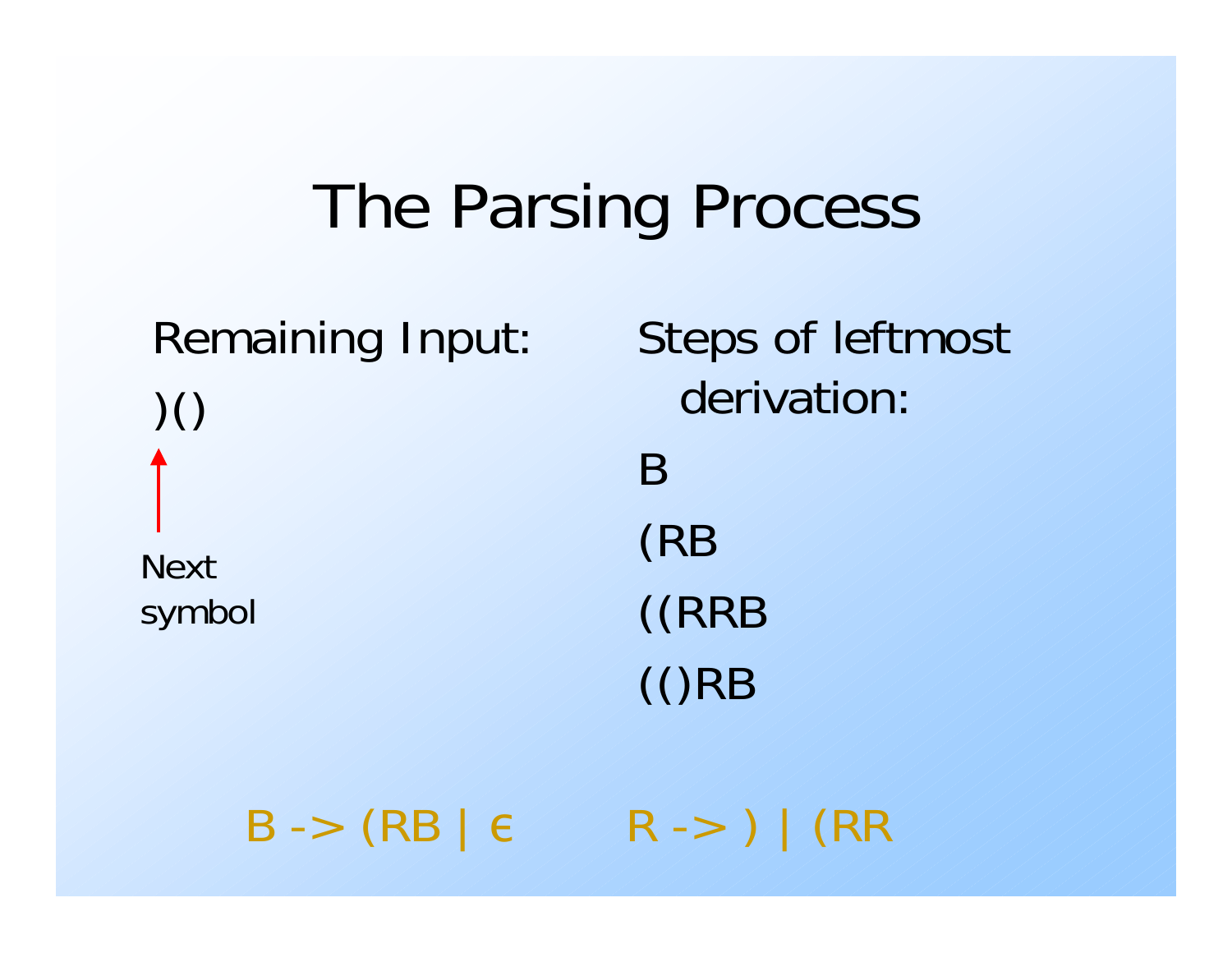Remaining Input: () Nextsymbol

Steps of leftmost derivation:B(RB ((RRB (()RB  $\mathcal{L}(f)$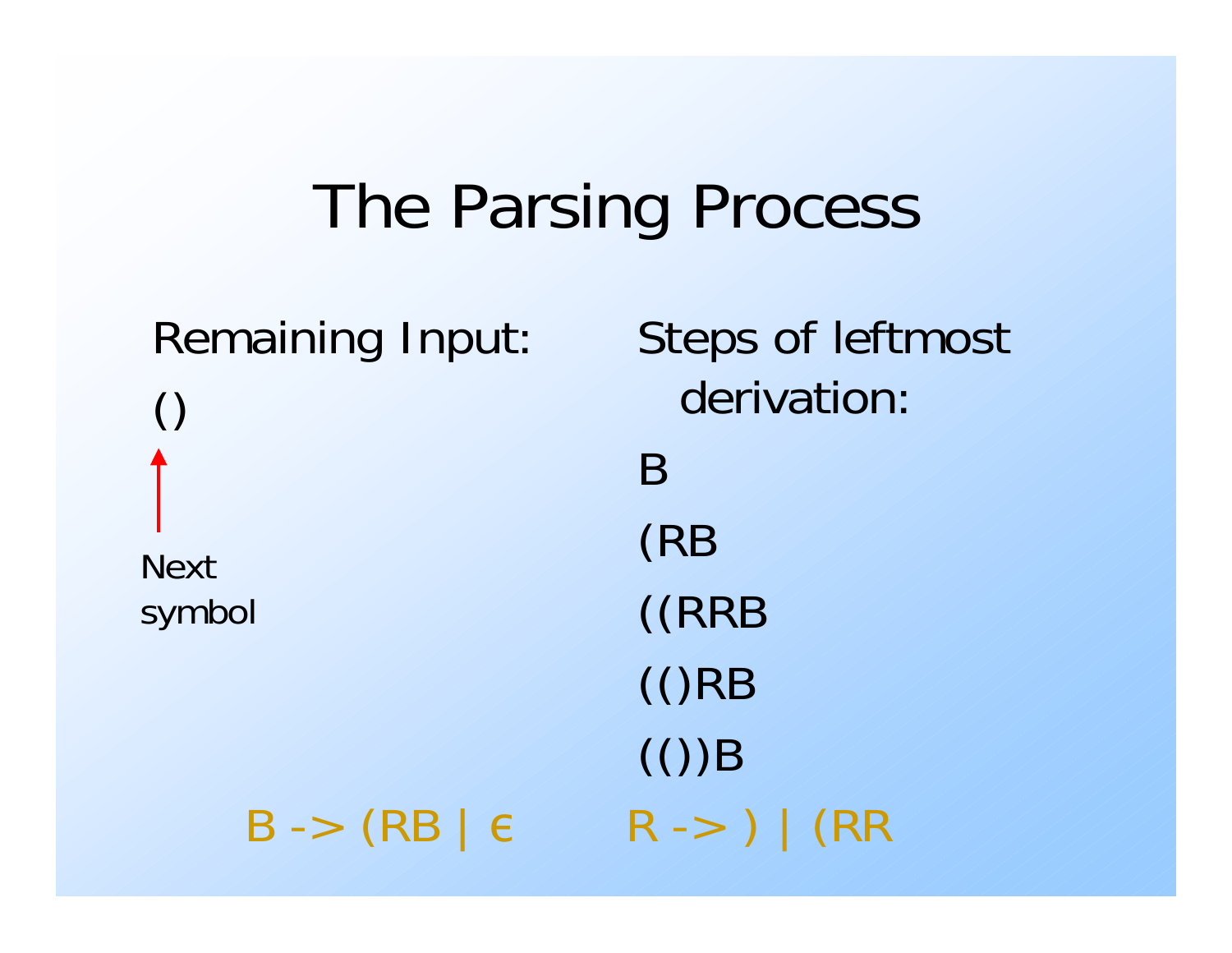Remaining Input: ) Nextsymbol

Steps of leftmost derivation: $B \qquad (()) (RB)$ (RB ((RRB (()RB  $\mathcal{L}(f)$ R -> ) | (RR

B -> (RB | ε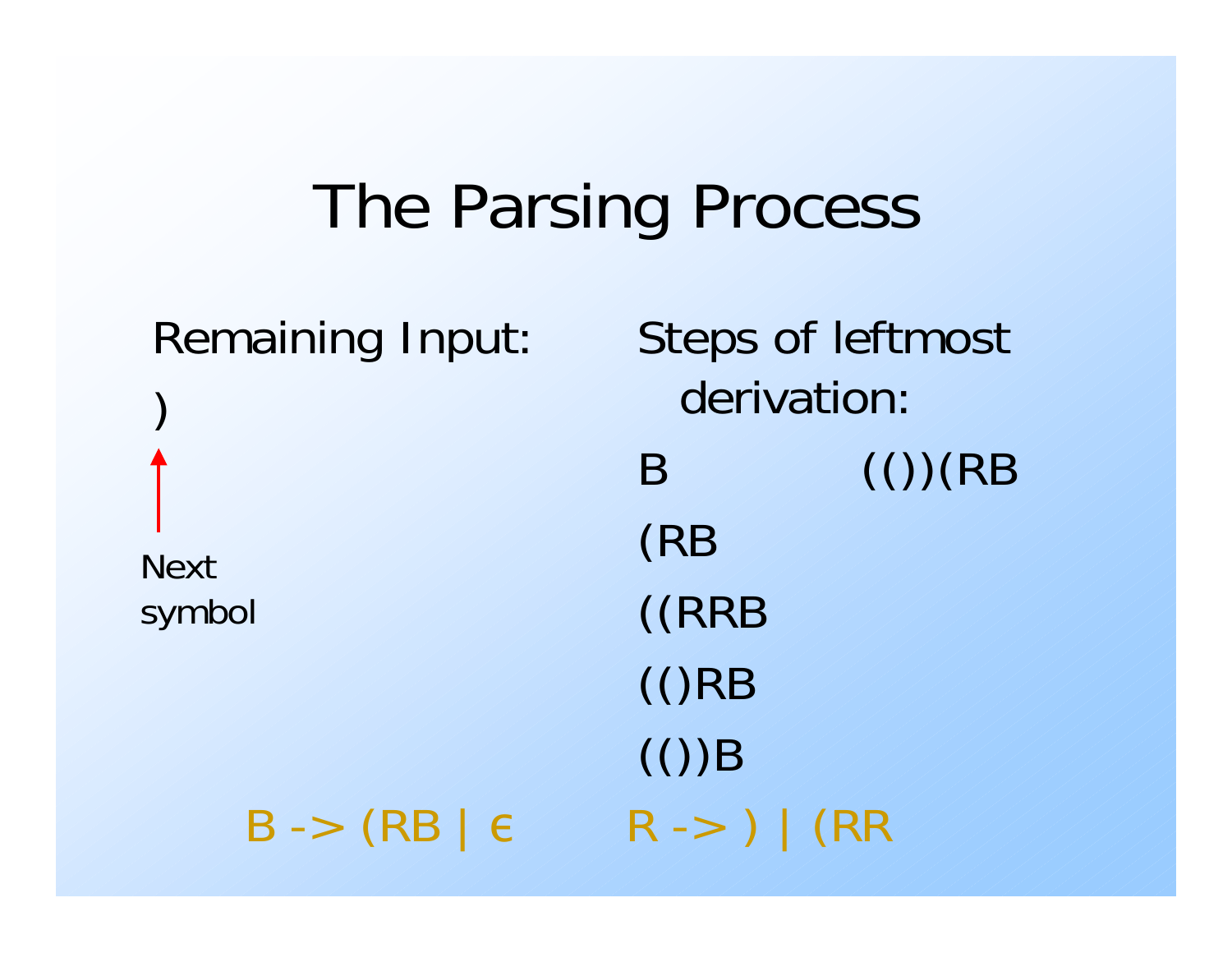Remaining Input: Steps of leftmost derivation: $\mathsf{B}$   $\qquad$   $\qquad$   $\qquad$   $\qquad$   $\qquad$   $\qquad$   $\qquad$   $\qquad$   $\qquad$   $\qquad$   $\qquad$   $\qquad$   $\qquad$   $\qquad$   $\qquad$   $\qquad$   $\qquad$   $\qquad$   $\qquad$   $\qquad$   $\qquad$   $\qquad$   $\qquad$   $\qquad$   $\qquad$   $\qquad$   $\qquad$   $\qquad$   $\qquad$   $\qquad$   $\qquad$   $\qquad$   $\qquad$   $\qquad$   $\qquad$   $\$  $(RB \t\t (())$ ((RRB (()RB  $(())$ B Nextsymbol B -> (RB | εR -> ) | (RR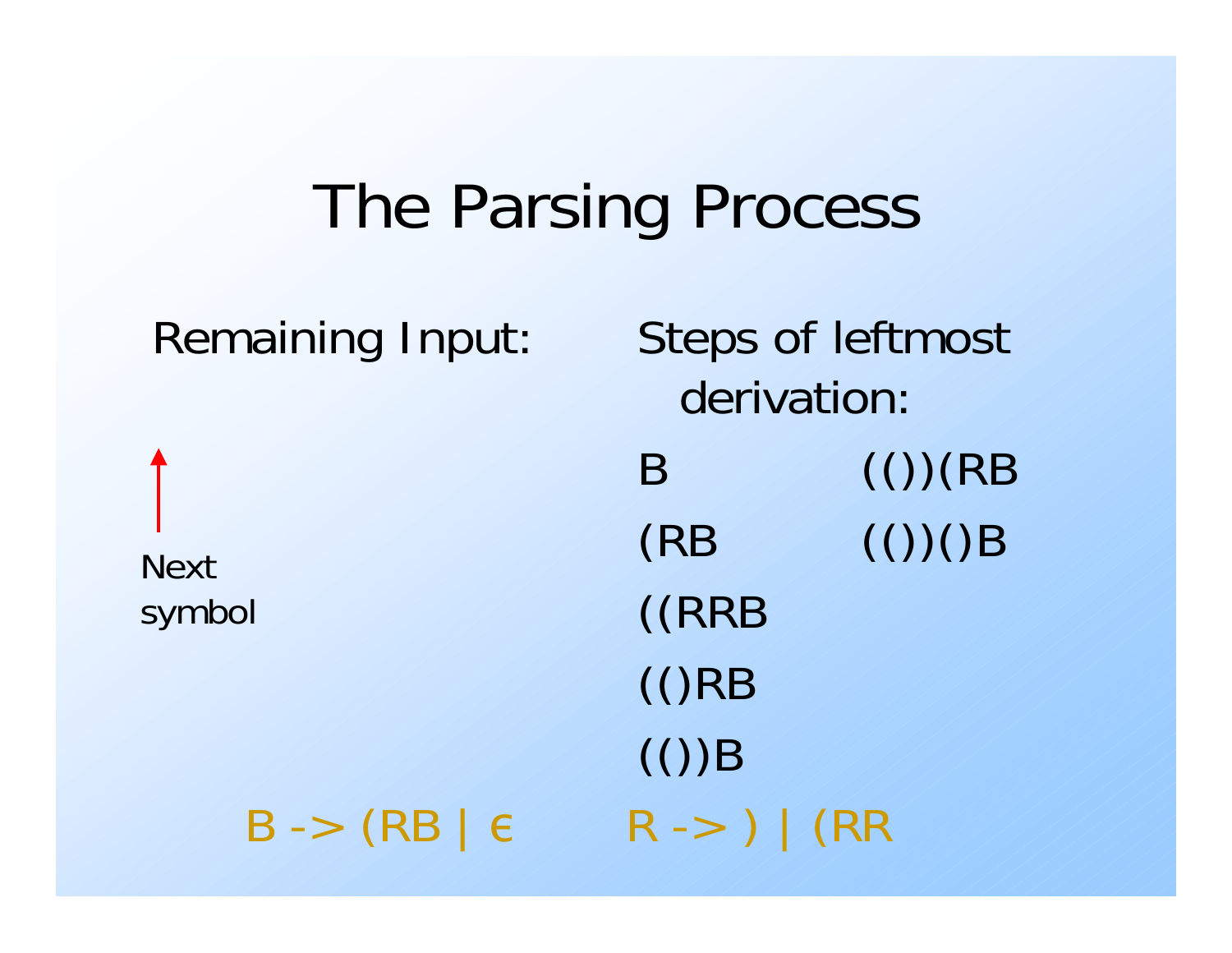Remaining Input: Steps of leftmost derivation: $\mathsf{B}$   $\qquad$   $\qquad$   $\qquad$   $\qquad$   $\qquad$   $\qquad$   $\qquad$   $\qquad$   $\qquad$   $\qquad$   $\qquad$   $\qquad$   $\qquad$   $\qquad$   $\qquad$   $\qquad$   $\qquad$   $\qquad$   $\qquad$   $\qquad$   $\qquad$   $\qquad$   $\qquad$   $\qquad$   $\qquad$   $\qquad$   $\qquad$   $\qquad$   $\qquad$   $\qquad$   $\qquad$   $\qquad$   $\qquad$   $\qquad$   $\qquad$   $\$  $(RB \t\t (())$  $((RRB \t(())$ (()RB  $(())$ B Nextsymbol B -> (RB | εR -> ) | (RR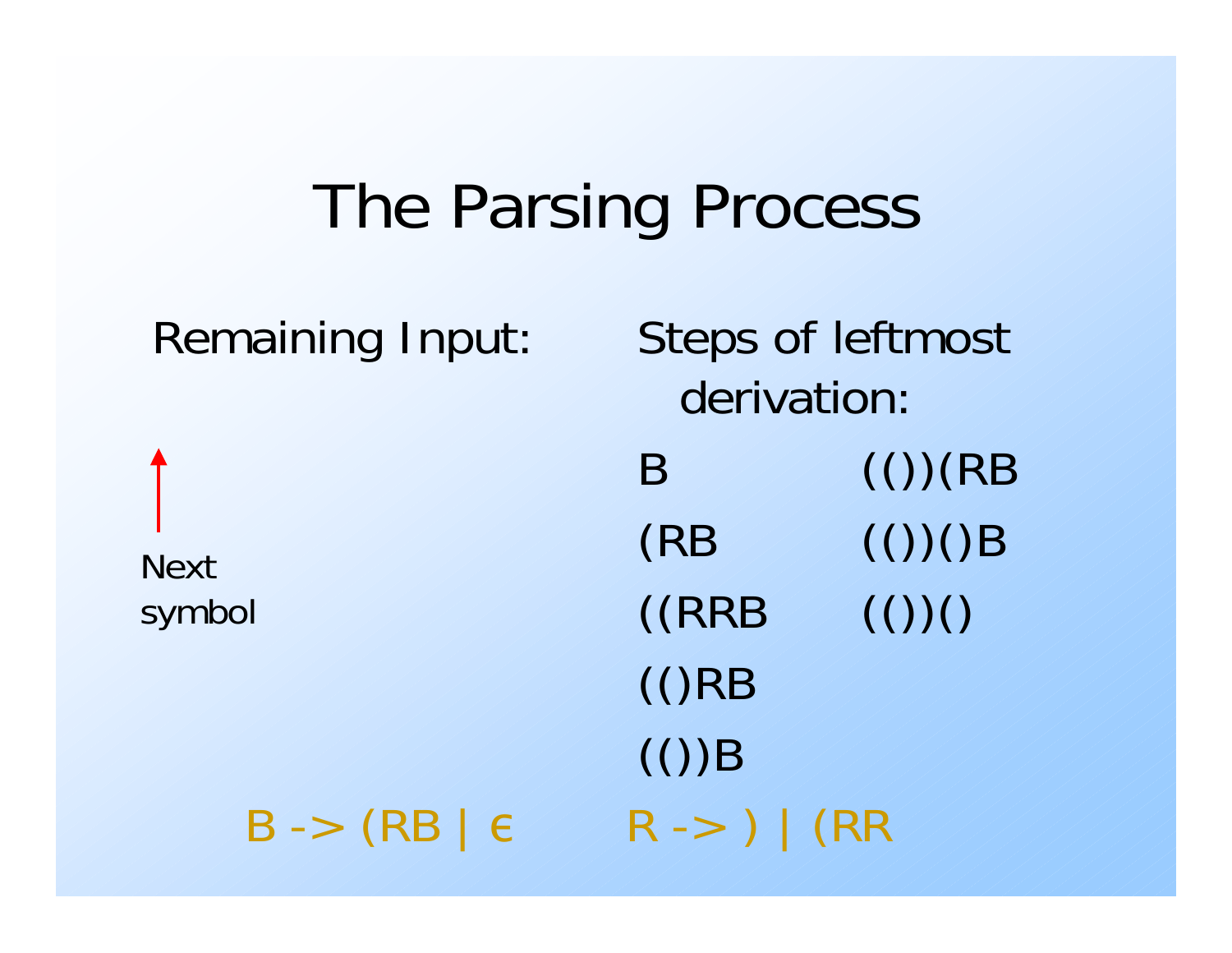# LL(1) Grammars

As an aside, a grammar such B -> (RB |  $\epsilon$  $R \rightarrow$  ) | (RR, where you can always figure out the production to use in a leftmost derivation by scanning the given string left-to-right and looking only at the next one symbol is called LL(1).

 "Leftmost derivation, left-to-right scan, one symbol of lookahead."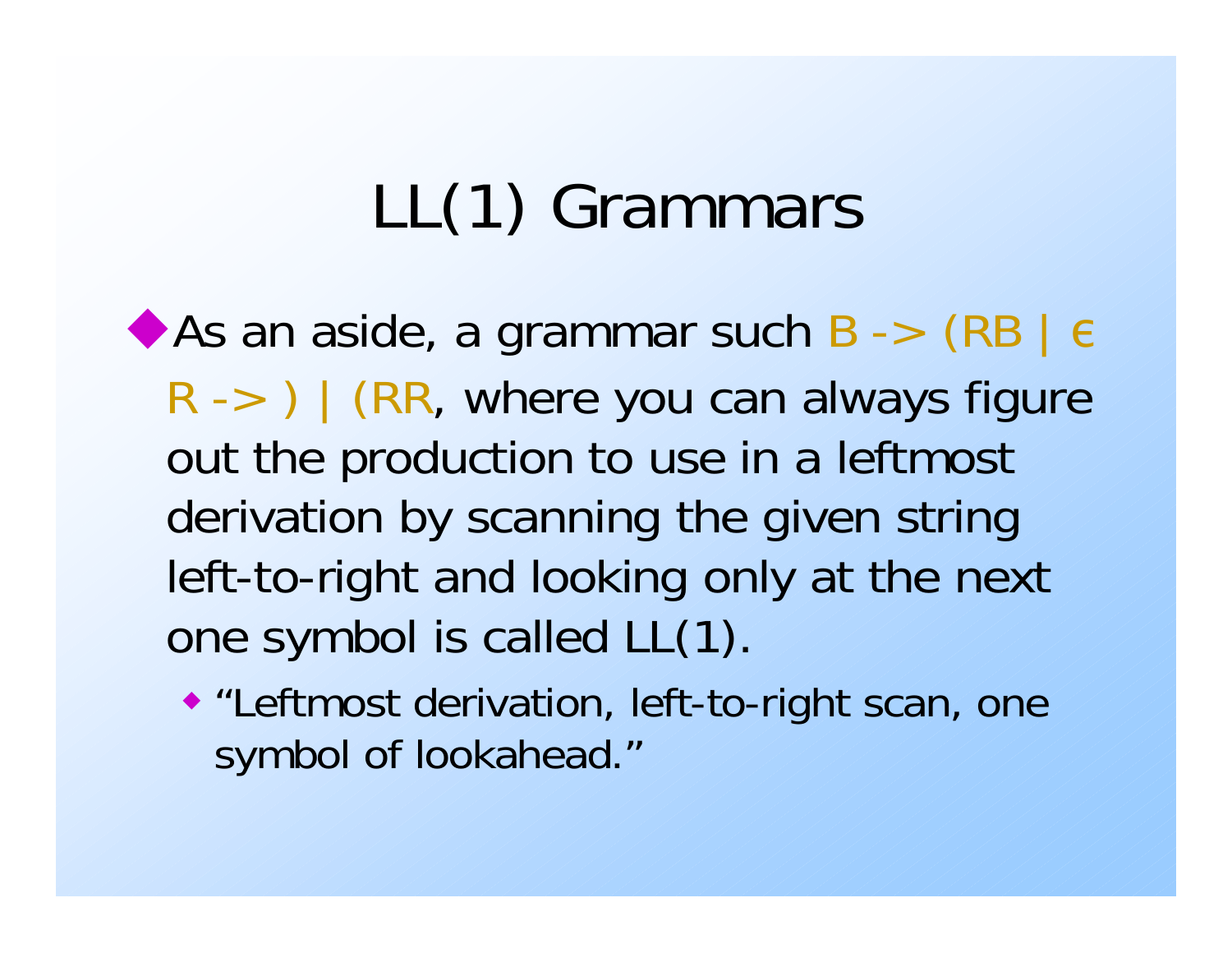# LL(1) Grammars – (2)

## Most programming languages have LL(1) grammars.

◆ LL(1) grammars are never ambiguous.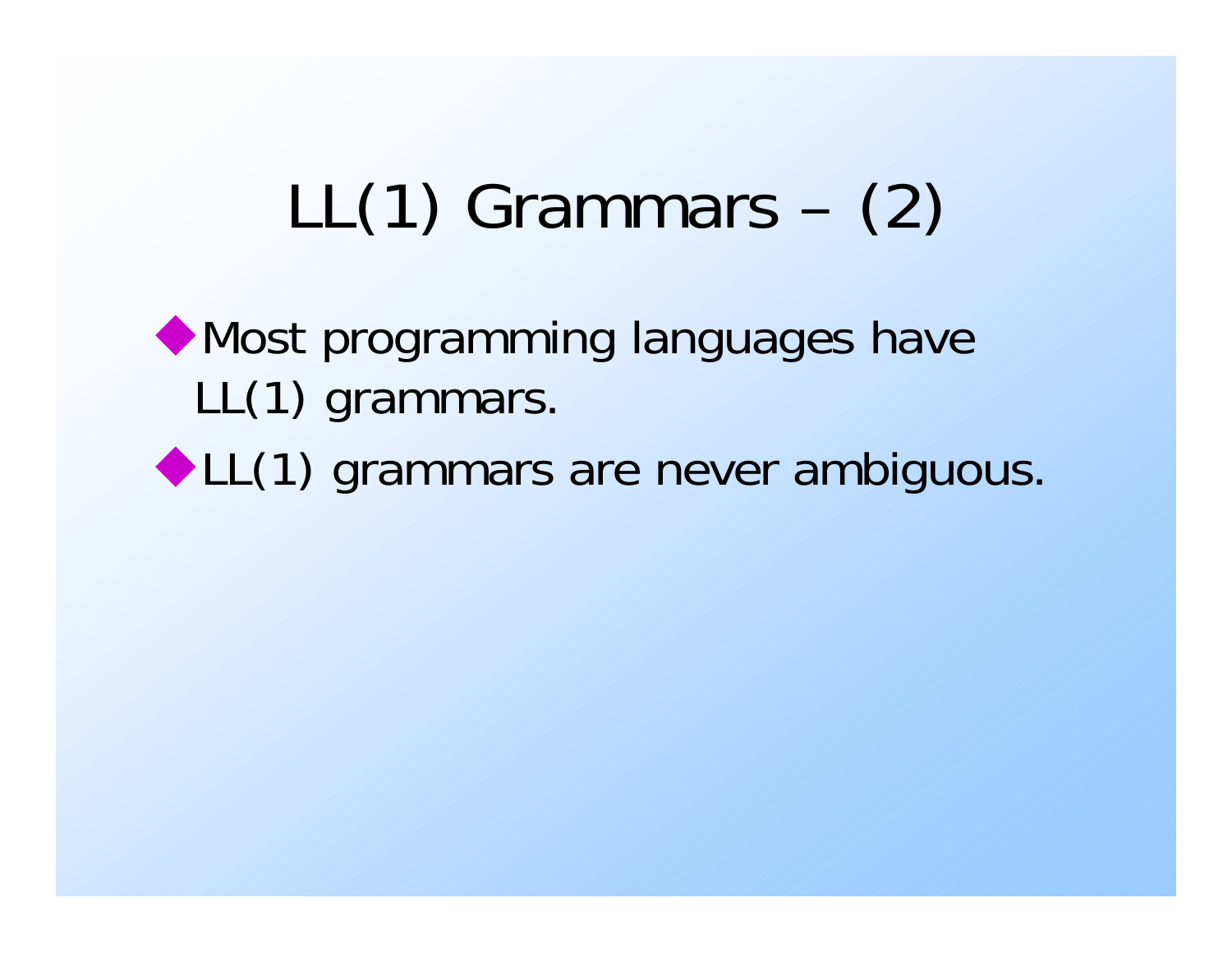#### Removing Ambiguity From Grammars

Good news: Sometimes we can remove ambiguity "by hand" (without changing the language)

Bad news: There is no algorithm to do it

More bad news: Some CFL's have only ambiguous CFG's

We are studying the grammar

$$
E \to I \mid E + E \mid E * E \mid (E)
$$
  

$$
I \to a \mid b \mid Ia \mid Ib \mid I0 \mid I1
$$

There are two problems:

- 1. There is no precedence between  $*$  and  $+$
- 2. There is no grouping of sequences of operators, e.g. is  $E + E + E$  meant to be  $E + (E + E)$  or  $(E + E) + E$ .

170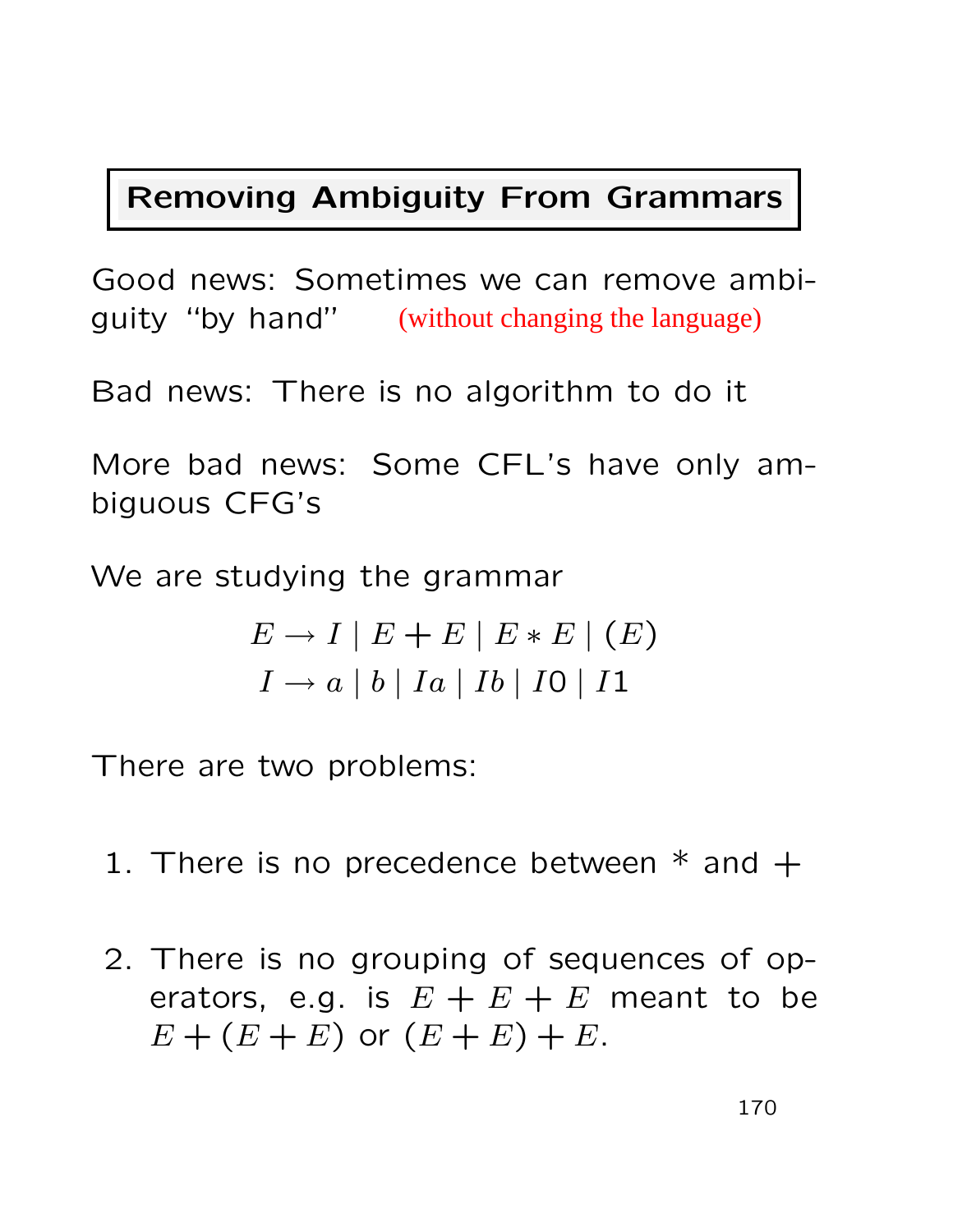Solution: We introduce more variables, each representing expressions of same "binding strength."

- 1. A *factor* is an expresson that cannot be broken apart by an adjacent  $*$  or  $+$ . Our factors are
	- (a) Identifiers
	- (b) A parenthesized expression.
- 2. A term is an expresson that cannot be broken by  $+$ . For instance  $a * b$  can be broken by  $a1*$  or  $*a1$ . It cannot be broken by  $+$ , since e.g.  $a1+a*b$  is (by precedence rules) same as  $a1 + (a * b)$ , and  $a * b + a1$  is same as  $(a * b) + a1$ .
- 3. The rest are expressions, i.e. they can be broken apart with  $*$  or  $+$ .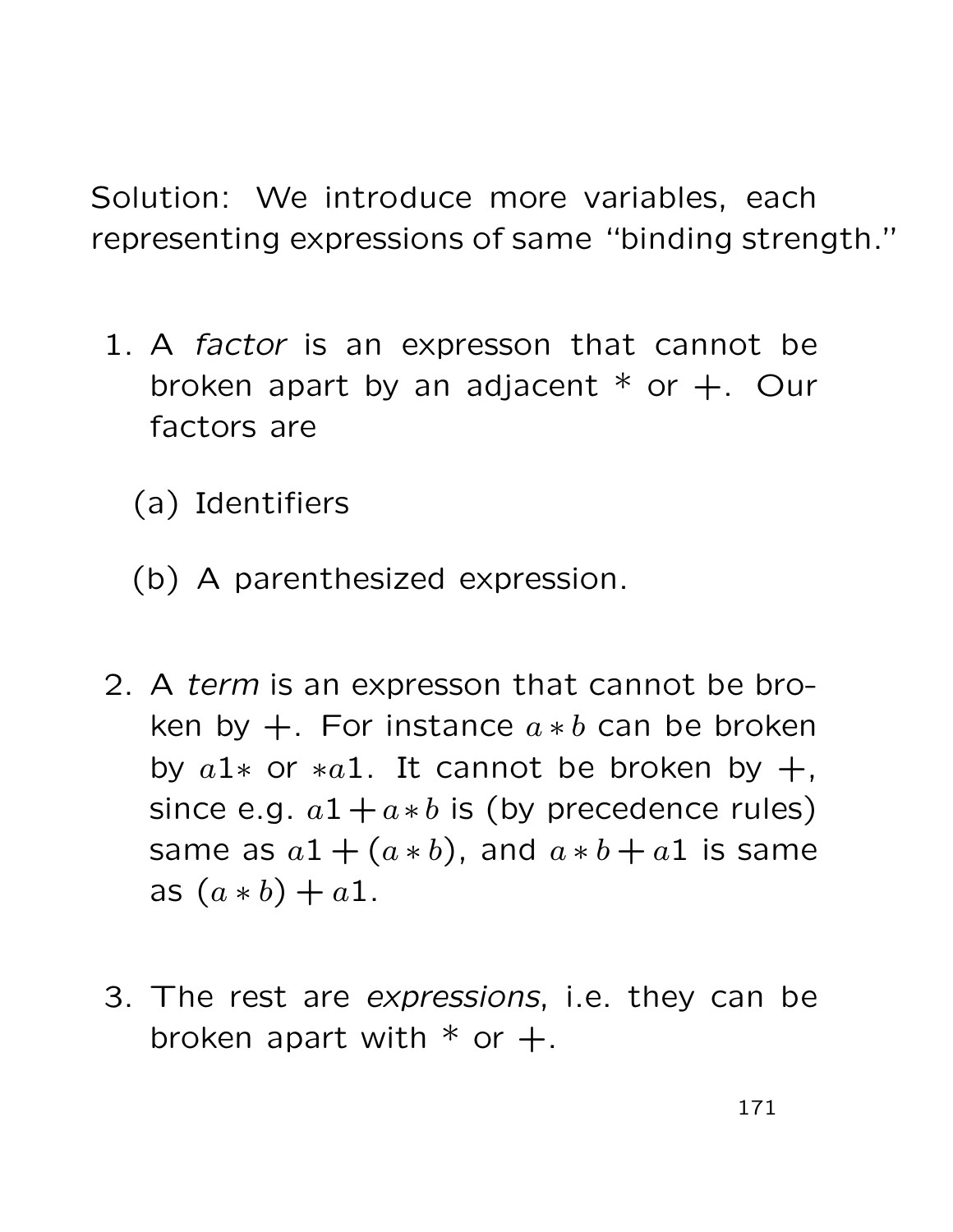We'll let  $F$  stand for factors,  $T$  for terms, and  $E$ for expressions. Consider the following grammar:

1. 
$$
I \to a |b| Ia | Ib | IO| I1
$$
  
\n2.  $F \to I | (E)$   
\n3.  $T \to F | T * F$   
\n4.  $E \to T | E + T$ 

Now the only parse tree for  $a + a * a$  will be



172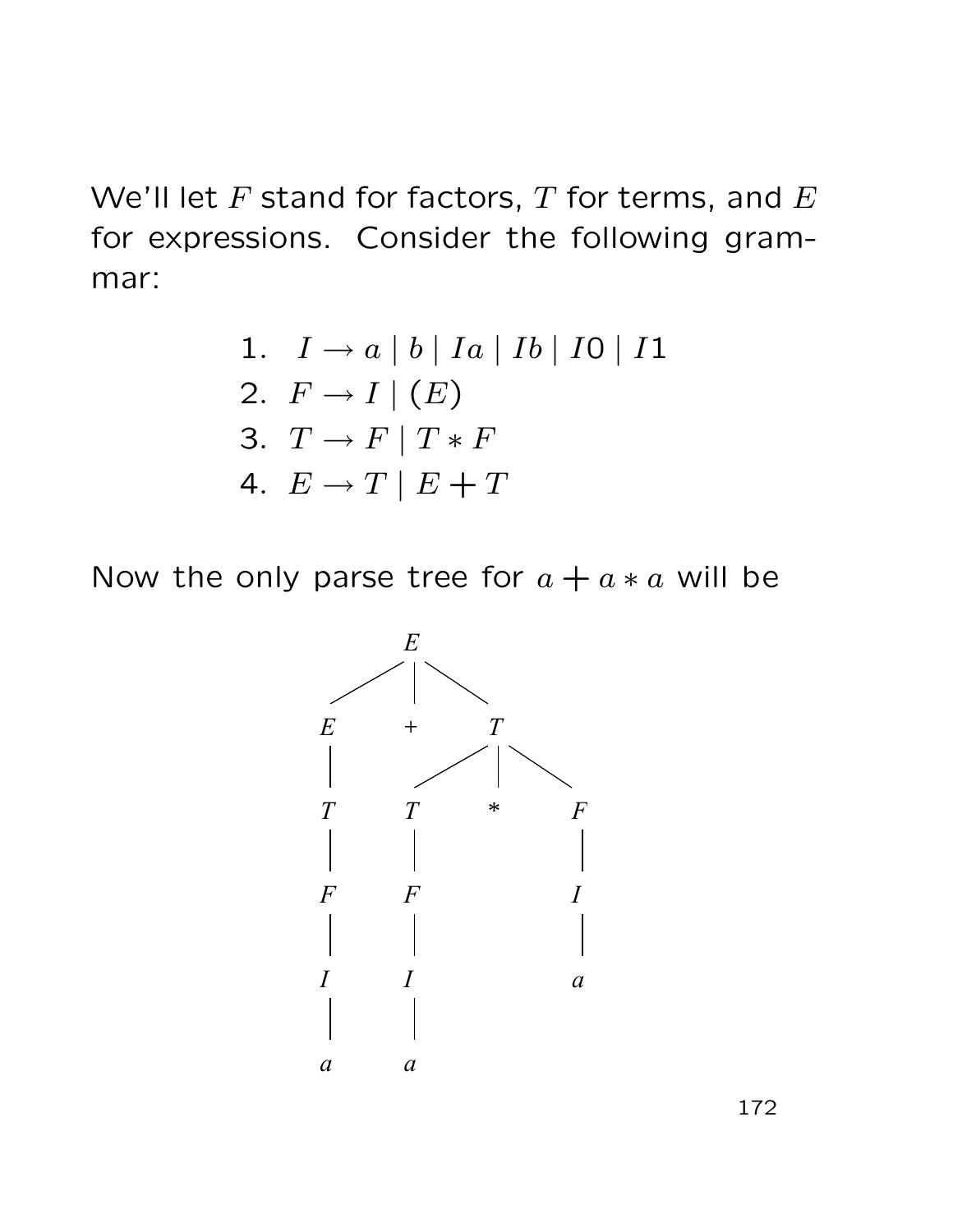Why is the new grammar unambiguous?

Intuitive explanation:

- A factor is either an identifier or  $(E)$ , for some expression E.
- The only parse tree for a sequence

$$
f_1 * f_2 * \cdots * f_{n-1} * f_n
$$

of factors is the one that gives  $f_1 * f_2 * \cdots * f_{n-1}$ as a term and  $f_n$  as a factor, as in the parse tree on the next slide. IOW, consecutive multiplications are calculated from left to right.

• An expression is a sequence

$$
t_1+t_2+\cdots+t_{n-1}+t_n
$$

of terms  $t_i$ . It can only be parsed with  $t_1 + t_2 + \cdots + t_{n-1}$  as an expression and  $t_n$  as a term.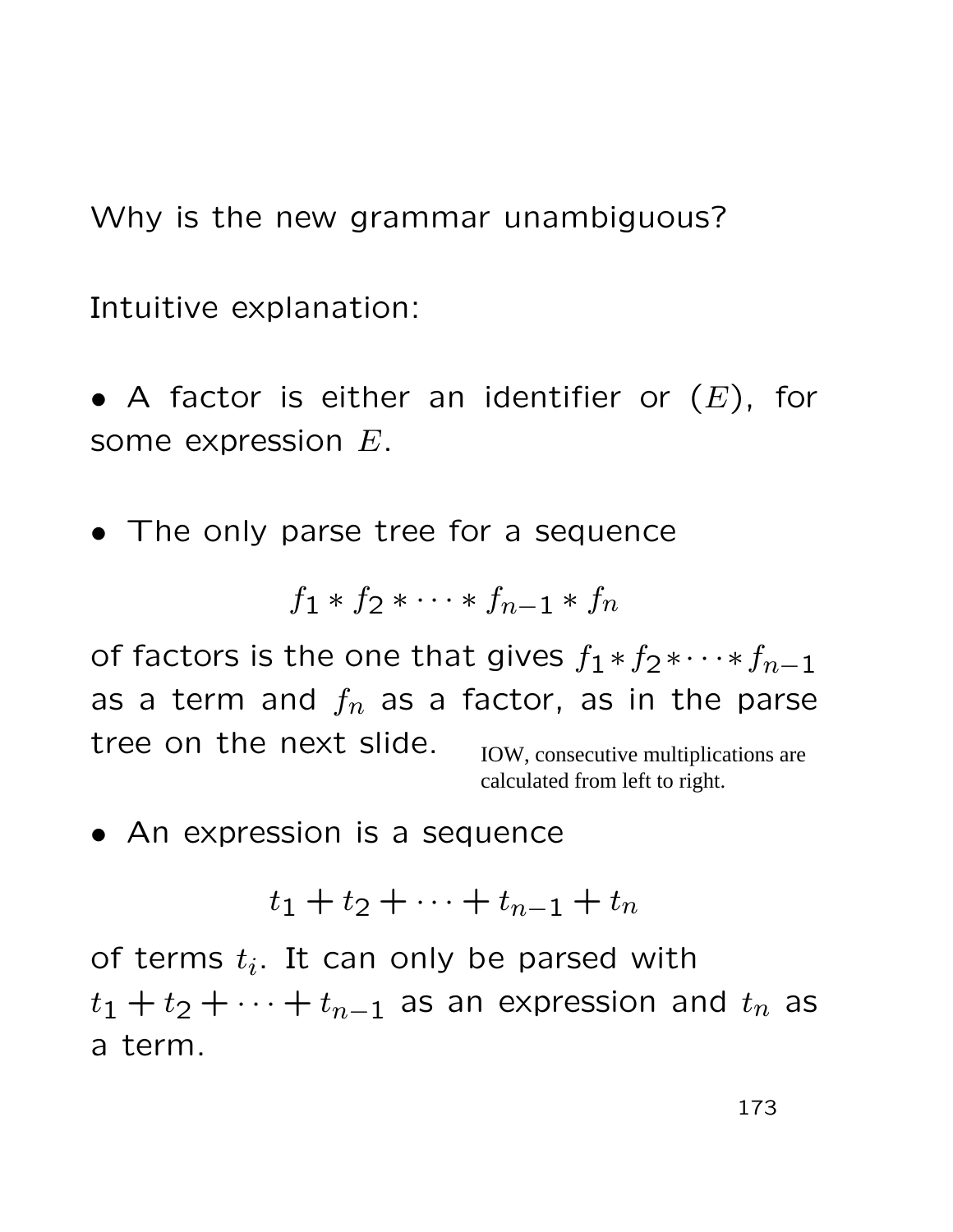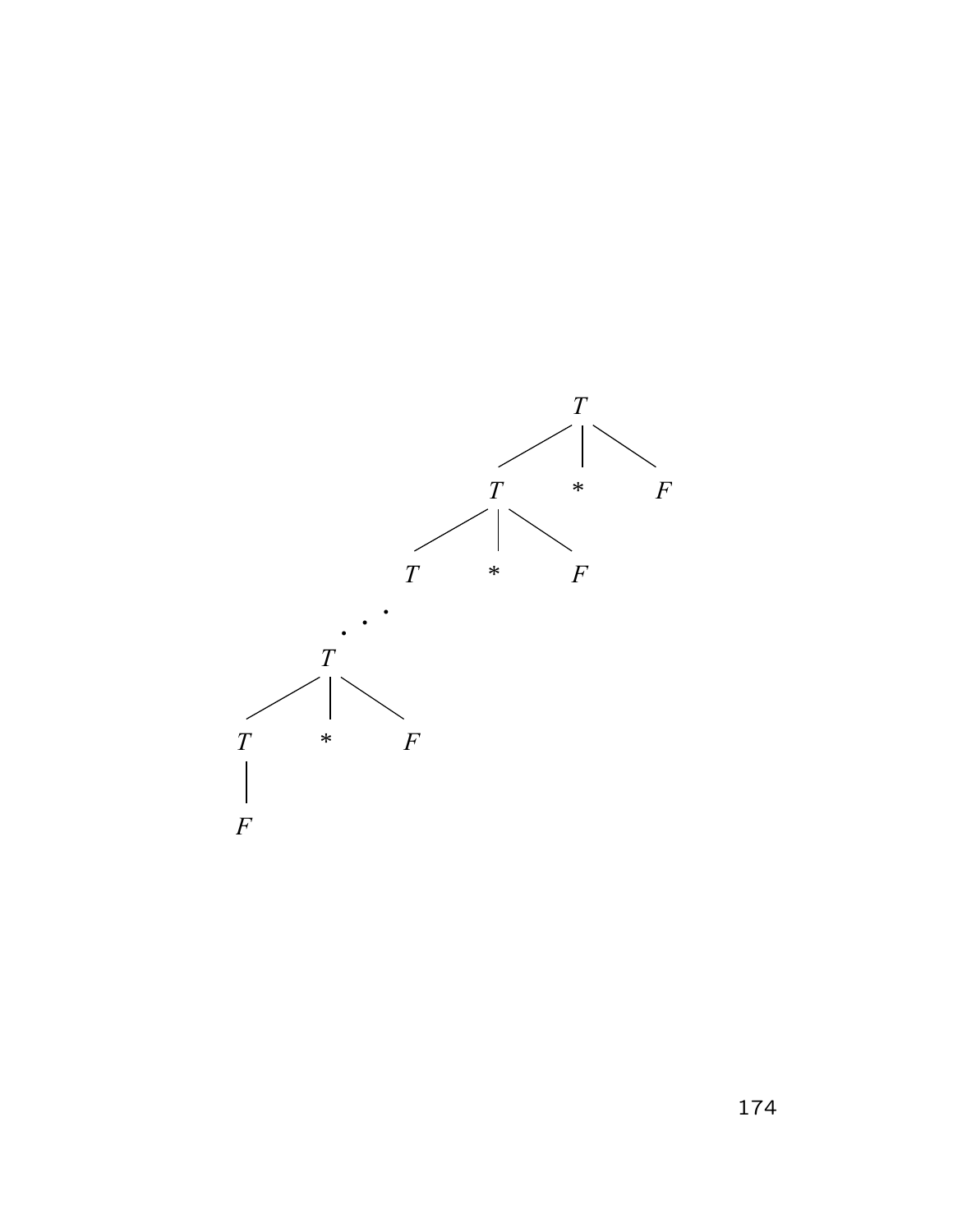### Leftmost derivations and Ambiguity



give rise to two derivations:

$$
E \underset{lm}{\Rightarrow} E + E \underset{lm}{\Rightarrow} I + E \underset{lm}{\Rightarrow} a + E \underset{lm}{\Rightarrow} a + E * E
$$
  

$$
\underset{lm}{\Rightarrow} a + I * E \underset{lm}{\Rightarrow} a + a * E \underset{lm}{\Rightarrow} a + a * I \underset{lm}{\Rightarrow} a + a * a
$$
  
and  

$$
E \underset{lm}{\Rightarrow} E * E \underset{lm}{\Rightarrow} E + E * E \underset{lm}{\Rightarrow} I + E * E \underset{lm}{\Rightarrow} a + E * E
$$
  

$$
\underset{lm}{\Rightarrow} a + I * E \underset{lm}{\Rightarrow} a + a * E \underset{lm}{\Rightarrow} a + a * I \underset{lm}{\Rightarrow} a + a * a
$$

175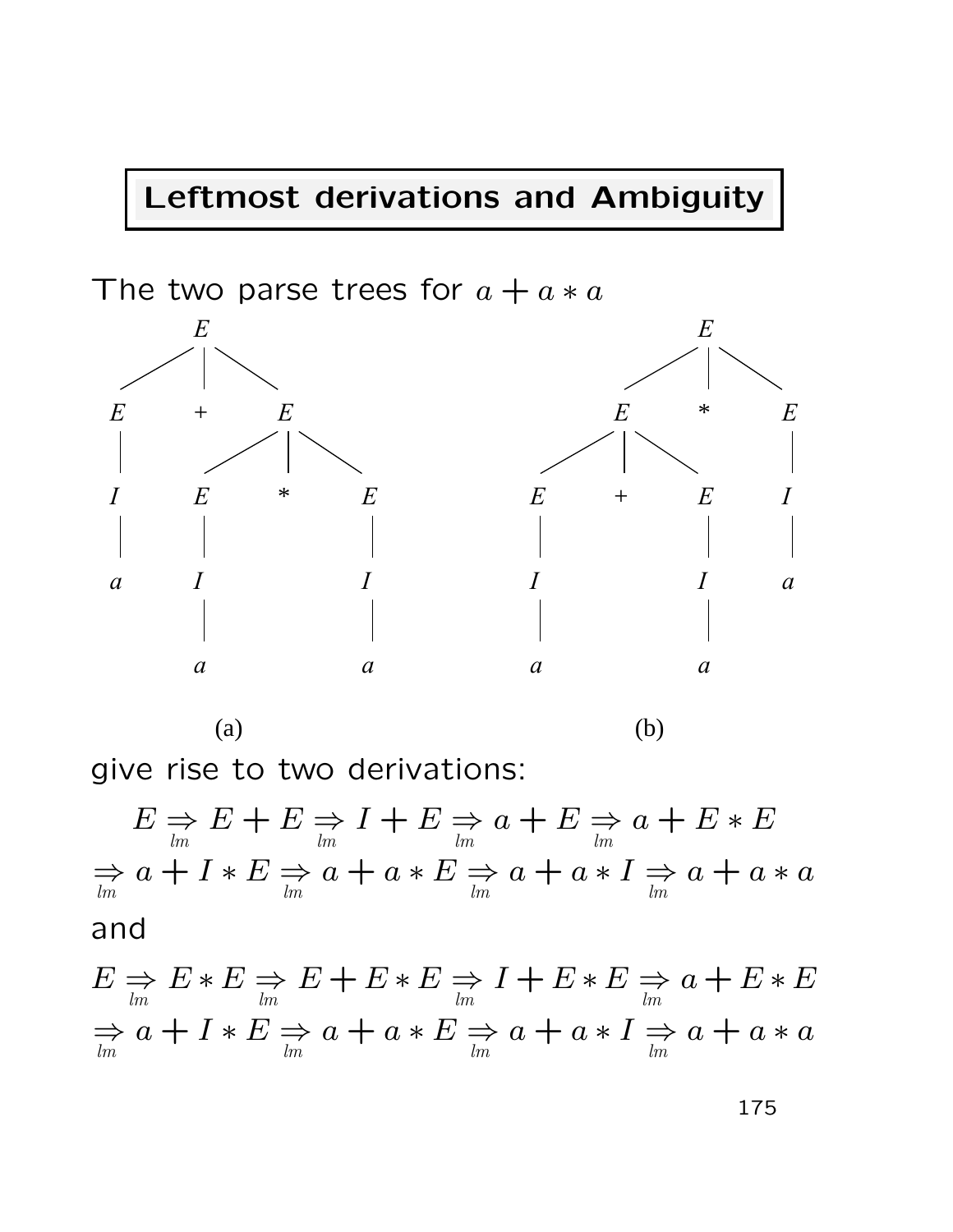In General:

• One parse tree, but many derivations

• Many *leftmost* derivation implies many parse trees.

• Many rightmost derivation implies many parse trees.

**Theorem 5.29:** For any CFG  $G$ , a terminal string  $w$  has two distinct parse trees if and only if  $w$  has two distinct leftmost derivations from the start symbol.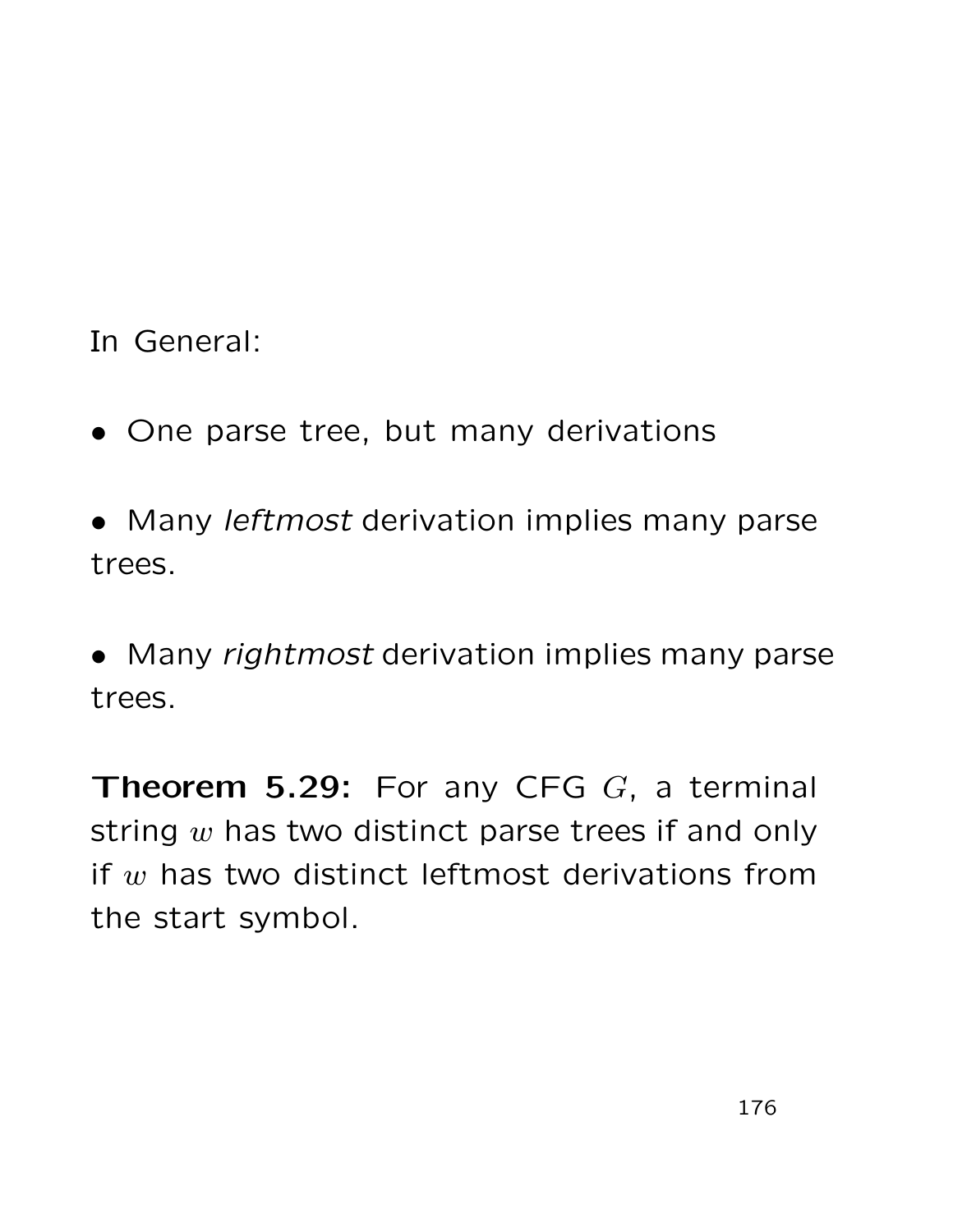Sketch of Proof: (Only If.) If the two parse trees differ, they have a node with different productions, say  $A \to X_1 X_2 \cdots X_k$  and  $A \rightarrow Y_1 Y_2 \cdots Y_m$ . The corresponding leftmost derivations will use derivations based on these two different productions and will thus be distinct. with

 $(If.)$  Let's look at how we construct a parse tree from a leftmost derivation. It should now be clear that two distinct derivations gives rise to two different parse trees.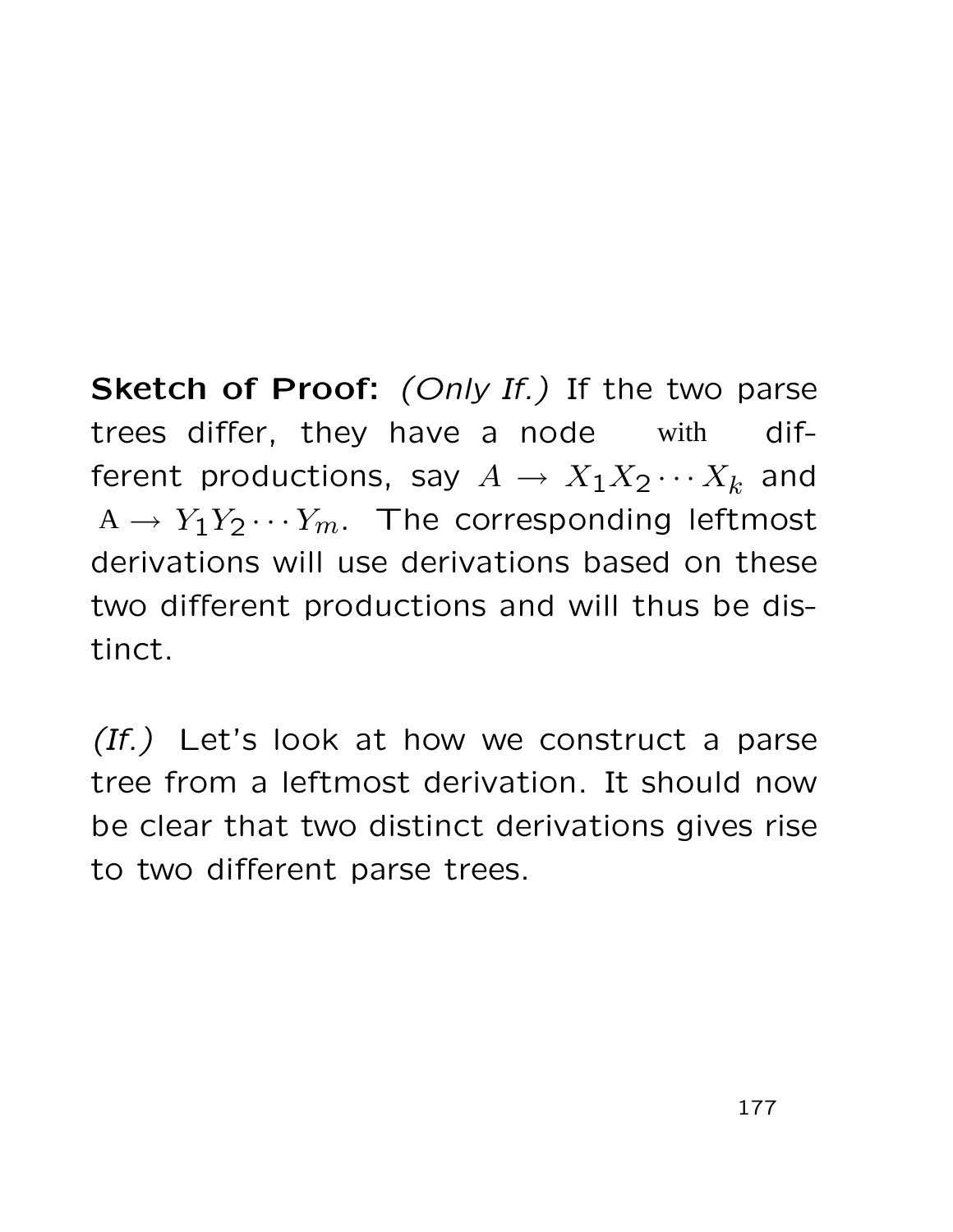### Inherent Ambiguity

A CFL L is inherently ambiguous if all grammars for  $L$  are ambiguous.

Example: Consider  $L =$ 

 ${a^n b^n c^m d^m : n \ge 1, m \ge 1} \cup {a^n b^m c^m d^n : n \ge 1, m \ge 1}.$ 

A grammar for  $L$  is

$$
S \to AB \mid C
$$
  
\n
$$
A \to aAb \mid ab
$$
  
\n
$$
B \to cBd \mid cd
$$
  
\n
$$
C \to aCd \mid aDd
$$
  
\n
$$
D \to bDc \mid bc
$$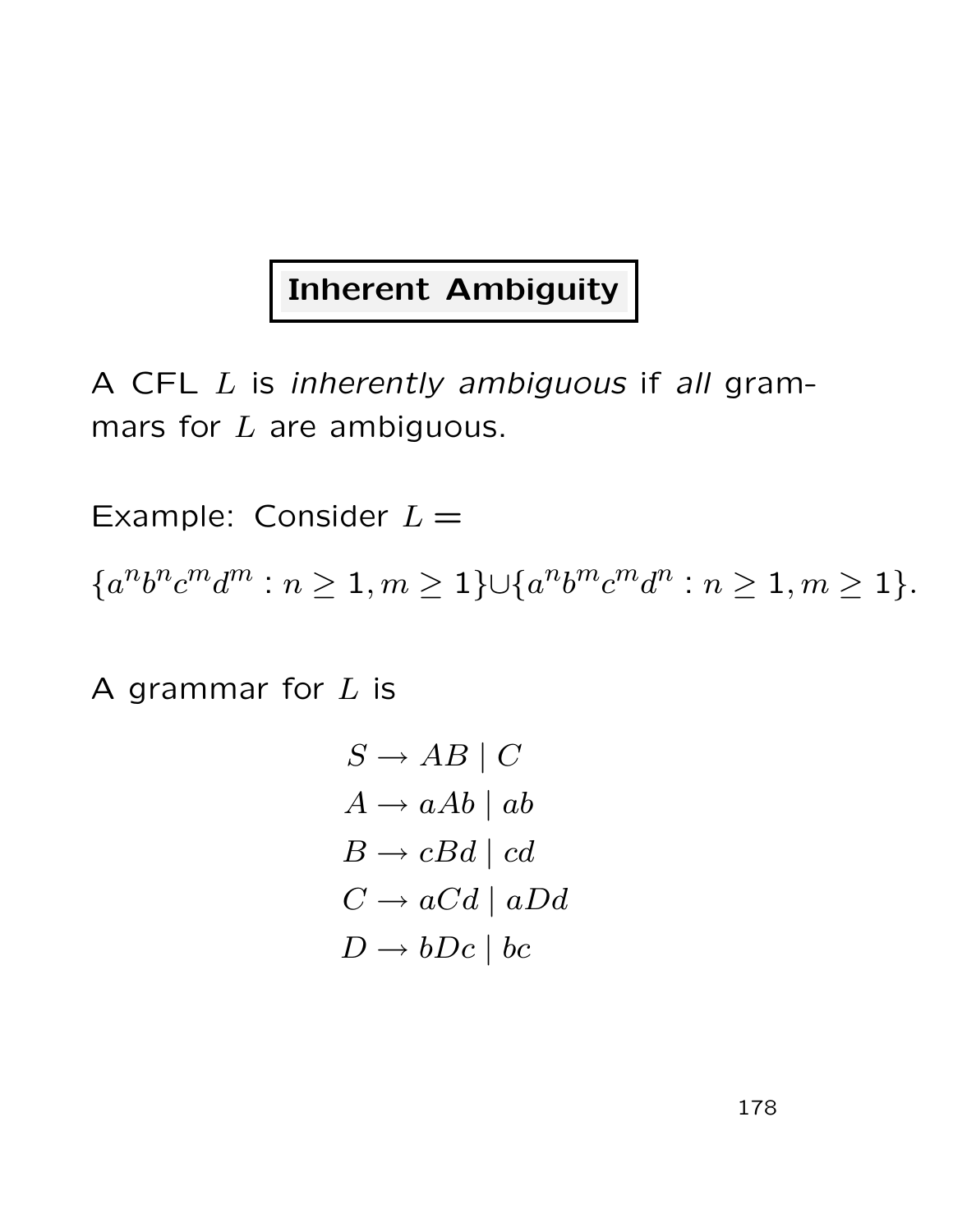